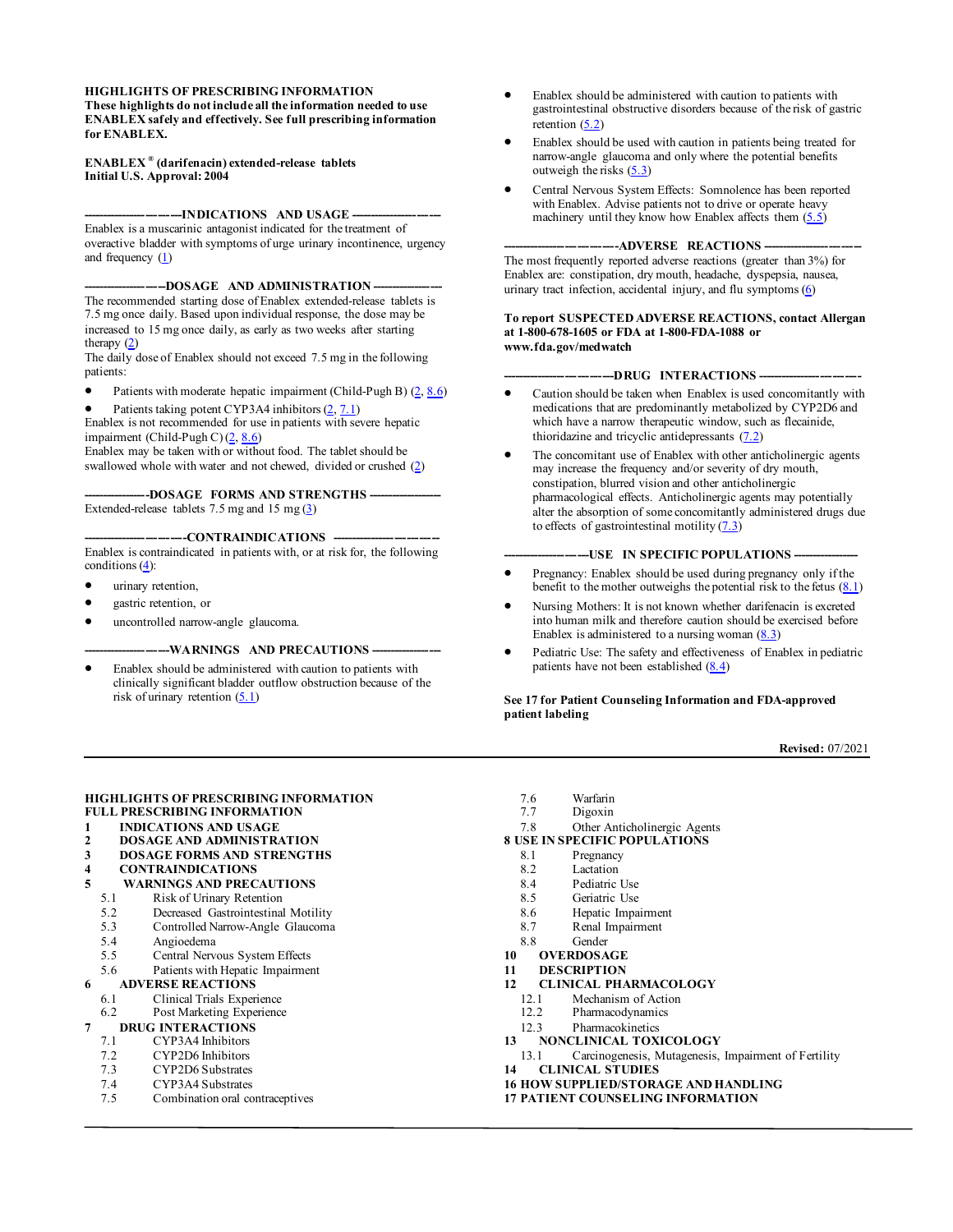# <span id="page-1-7"></span>**FULL PRESCRIBING INFORMATION**

# <span id="page-1-0"></span>**1 INDICATIONS AND USAGE**

Enablex (darifenacin) is indicated for the treatment of overactive bladder with symptoms of urge urinary incontinence, urgency and frequency.

# <span id="page-1-1"></span>**2 DOSAGE AND ADMINISTRATION**

The recommended starting dose of Enablex is 7.5 mg orally once daily. Based upon individual response, the dose may be increased to 15 mg once daily, as early as two weeks after starting therapy.

Enablex should be taken orally once daily with water. Enablex may be taken with or without food, and should be swallowed whole and not chewed, divided or crushed.

For patients with moderate hepatic impairment (Child-Pugh B) or when co-administered with potent CYP3A4 inhibitors (for example, ketoconazole, itraconazole, ritonavir, nelfinavir, clarithromycin and nefazadone), the daily dose of Enablex should not exceed 7.5 mg. Enablex is not recommended for use in patients with severe hepatic impairment (Child-Pugh C) *[see Warnings & Precautions (5.6), Drug Interactions (7.1), Use in Specific Populations (8.6) and Clinical Pharmacology (12.3)]*.

# <span id="page-1-2"></span>**3 DOSAGE FORMS AND STRENGTHS**

Enablex extended-release tablets 7.5 mg are round, shallow, bi-convex, white-colored tablets, and are identified with "DF" on one side and "7.5" on the reverse.

Enablex extended-release tablets 15 mg are round, shallow, bi-convex, light peach-colored tablets, and are identified with "DF" on one side and "15" on the reverse.

# <span id="page-1-3"></span>**4 CONTRAINDICATIONS**

Enablex is contraindicated in patients with, or at risk for, the following conditions:

- urinary retention
- gastric retention, or
- uncontrolled narrow-angle glaucoma.

# <span id="page-1-8"></span><span id="page-1-4"></span>**5 WARNINGS AND PRECAUTIONS**

# **5.1 Risk of Urinary Retention**

Enablex should be administered with caution to patients with clinically significant bladder outflow obstruction because of the risk of urinary retention.

# <span id="page-1-5"></span>**5.2 Decreased Gastrointestinal Motility**

Enablex should be administered with caution to patients with gastrointestinal obstructive disorders because of the risk of gastric retention. Enablex, like other anticholinergic drugs, may decrease gastrointestinal motility and should be used with caution in patients with conditions such as severe constipation, ulcerative colitis, and myasthenia gravis.

# <span id="page-1-6"></span>**5.3 Controlled Narrow-Angle Glaucoma**

Enablex should be used with caution in patients being treated for narrow-angle glaucoma and only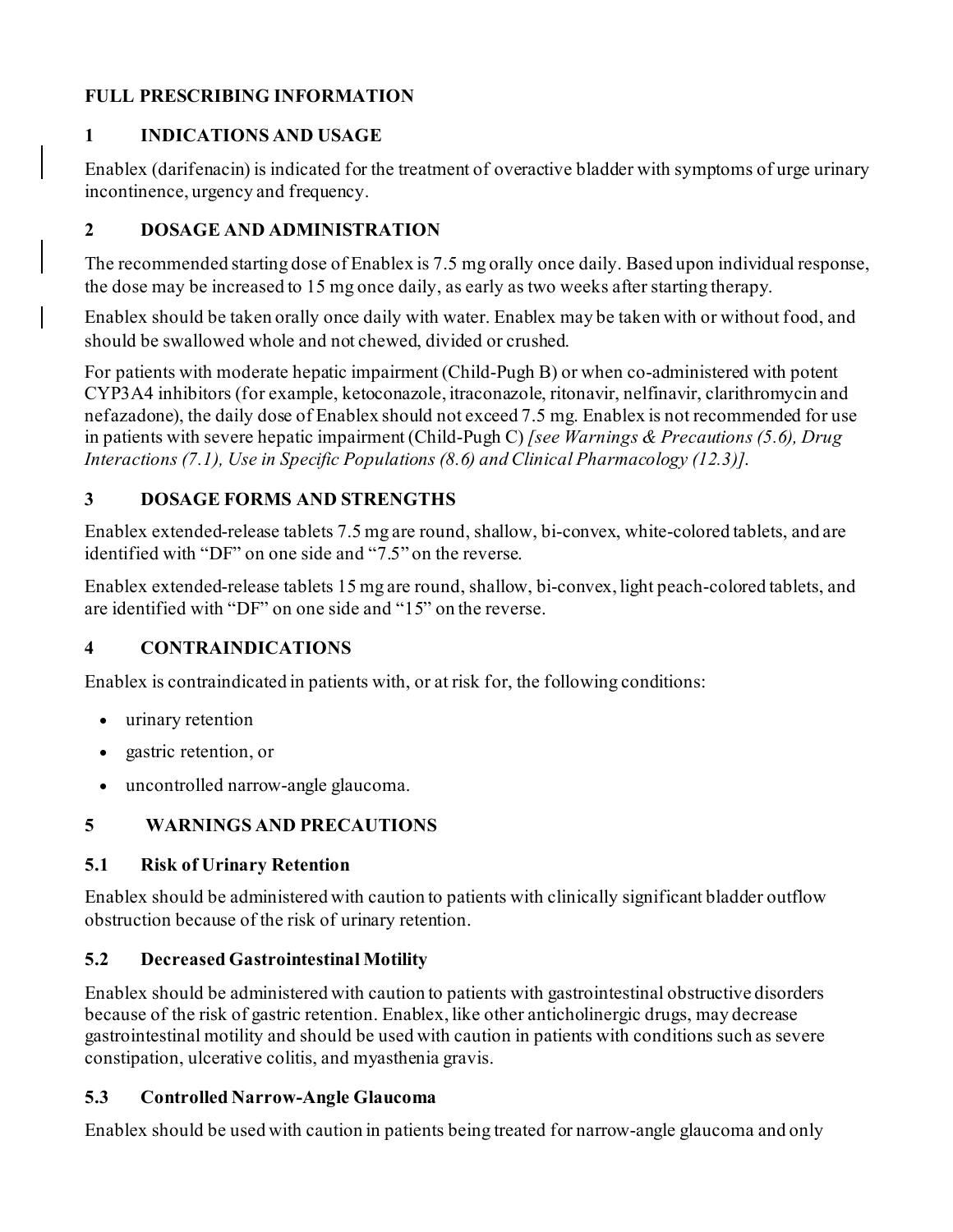where the potential benefits outweigh the risks.

# <span id="page-2-2"></span>**5.4 Angioedema**

Angioedema of the face, lips, tongue, and/or larynx have been reported with darifenacin. In some cases angioedema occurred after the first dose. Angioedema associated with upper airway swelling may be life threatening. If involvement of the tongue, hypopharynx, or larynx occurs, darifenacin should be promptly discontinued and appropriate therapy and/or measures necessary to ensure a patent airway should be promptly provided.

# <span id="page-2-0"></span>**5.5 Central Nervous System Effects**

Enablex is associated with anticholinergic central nervous system (CNS) effects *[see Adverse Reactions [\(6.2\)](#page-5-3)]*. A variety of CNS anticholinergic effects have been reported, including headache, confusion, hallucinations and somnolence. Patients should be monitored for signs of anticholinergic CNS effects, particularly after beginning treatment or increasing the dose. Advise patients not to drive or operate heavy machinery until they know how Enablex affects them. If a patient experiences anticholinergic CNS effects, dose reduction or drug discontinuation should be considered.

# <span id="page-2-3"></span>**5.6 Patients with Hepatic Impairment**

The daily dose of Enablex should not exceed 7.5 mg for patients with moderate hepatic impairment (Child-Pugh B). Enablex has not been studied in patients with severe hepatic impairment (Child-Pugh C) and therefore is not recommended for use in this patient population *[see Dosage and Administration [\(2\)](#page-1-1) Use in Specific Populations [\(8.6](#page-7-0)) and Clinical Pharmacology [\(12.3\)](#page-9-1)]*.

# <span id="page-2-4"></span><span id="page-2-1"></span>**6 ADVERSE REACTIONS**

# **6.1 Clinical Trials Experience**

Because clinical trials are conducted under widely varying conditions, adverse reaction rates observed in the clinical trials of a drug cannot be directly compared to rates in the clinical trials of another drug and may not reflect the rates observed in practice.

The safety of Enablex was evaluated in controlled clinical trials in a total of 8,830 patients, 6,001 of whom were treated with Enablex. Of this total, 1,069 patients participated in three, 12-week, randomized, placebo-controlled, fixed-dose efficacy and safety studies (Studies 1, 2 and 3). Of this total, 337 and 334 patients received Enablex 7.5 mg daily and 15 mg daily, respectively. In all long-term trials combined, 1,216 and 672 patients received treatment with Enablex for at least 24 and 52 weeks, respectively.

In Studies 1, 2 and 3 combined, the serious adverse reactions to Enablex were urinary retention and constipation.

In Studies 1, 2 and 3 combined, dry mouth leading to study discontinuation occurred in 0%, 0.9%, and 0% of patients treated with Enablex 7.5 mg daily, Enablex 15 mg daily and placebo, respectively. Constipation leading to study discontinuation occurred in 0.6%, 1.2%, and 0.3% of patients treated with Enablex 7.5 mg daily, Enablex 15 mg daily and placebo, respectively.

[Table](#page-3-0) 1 lists the rates of identified adverse reactions, derived from all reported adverse events in 2% or more of patients treated with 7.5 mg or 15 mg Enablex, and greater than placebo in Studies 1, 2 and 3. In these studies, the most frequently reported adverse reactions were dry mouth and constipation. The majority of the adverse reactions were mild or moderate in severity and most occurred during the first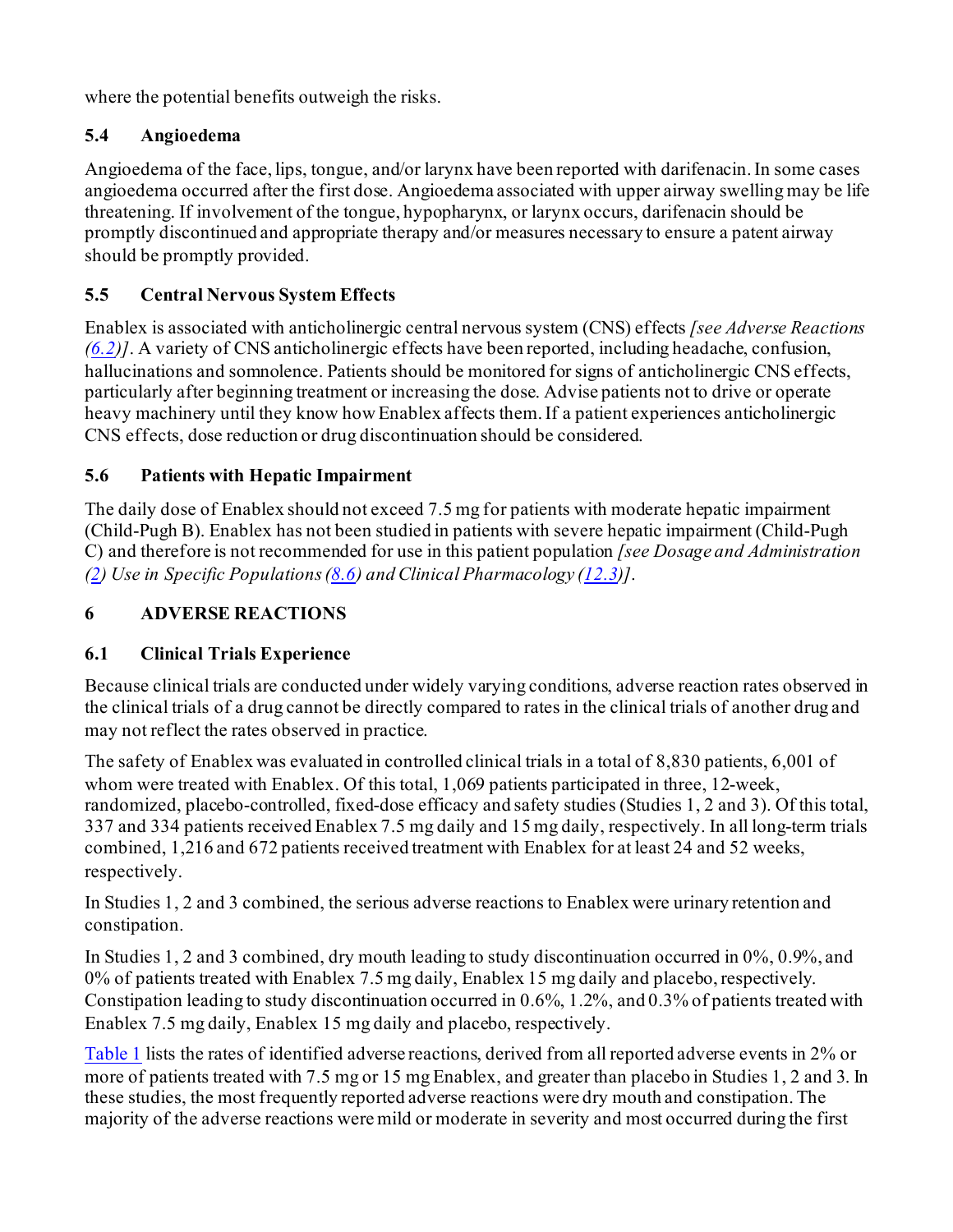two weeks of treatment.

<span id="page-3-0"></span>**Table 1: Incidence of Identified Adverse Reactions, Derived from All Adverse Events Reported in greater than or equal to 2% of Patients Treated with Enablex Extended-Release Tablets and More Frequent with Enablex than with Placebo in Studies 1, 2, and 3**

| <b>Body System</b>     | <b>Adverse Reaction</b>        |                                                 | % of Subjects                                   |                             |  |  |
|------------------------|--------------------------------|-------------------------------------------------|-------------------------------------------------|-----------------------------|--|--|
|                        |                                | <b>Enablex</b><br>$7.5 \text{ mg}$<br>$N = 337$ | <b>Enablex</b><br>15 <sub>mg</sub><br>$N = 334$ | <b>Placebo</b><br>$N = 388$ |  |  |
| <b>Digestive</b>       | Dry Mouth                      | 20.2                                            | 35.3                                            | 8.2                         |  |  |
|                        | Constipation                   | 14.8                                            | 21.3                                            | 6.2                         |  |  |
|                        | Dyspepsia                      | 2.7                                             | 8.4                                             | 2.6                         |  |  |
|                        | Abdominal Pain                 | 2.4                                             | 3.9                                             | 0.5                         |  |  |
|                        | Nausea                         | 2.7                                             | 1.5                                             | 1.5                         |  |  |
|                        | Diarrhea                       | 2.1                                             | 0.9                                             | 1.8                         |  |  |
| Urogenital             | <b>Urinary Tract Infection</b> | 4.7                                             | 4.5                                             | 2.6                         |  |  |
| <b>Nervous</b>         | <b>Dizziness</b>               | 0.9                                             | 2.1                                             | 1.3                         |  |  |
| <b>Body as a Whole</b> | Asthenia                       | 1.5                                             | 2.7                                             | 1.3                         |  |  |
|                        |                                |                                                 |                                                 |                             |  |  |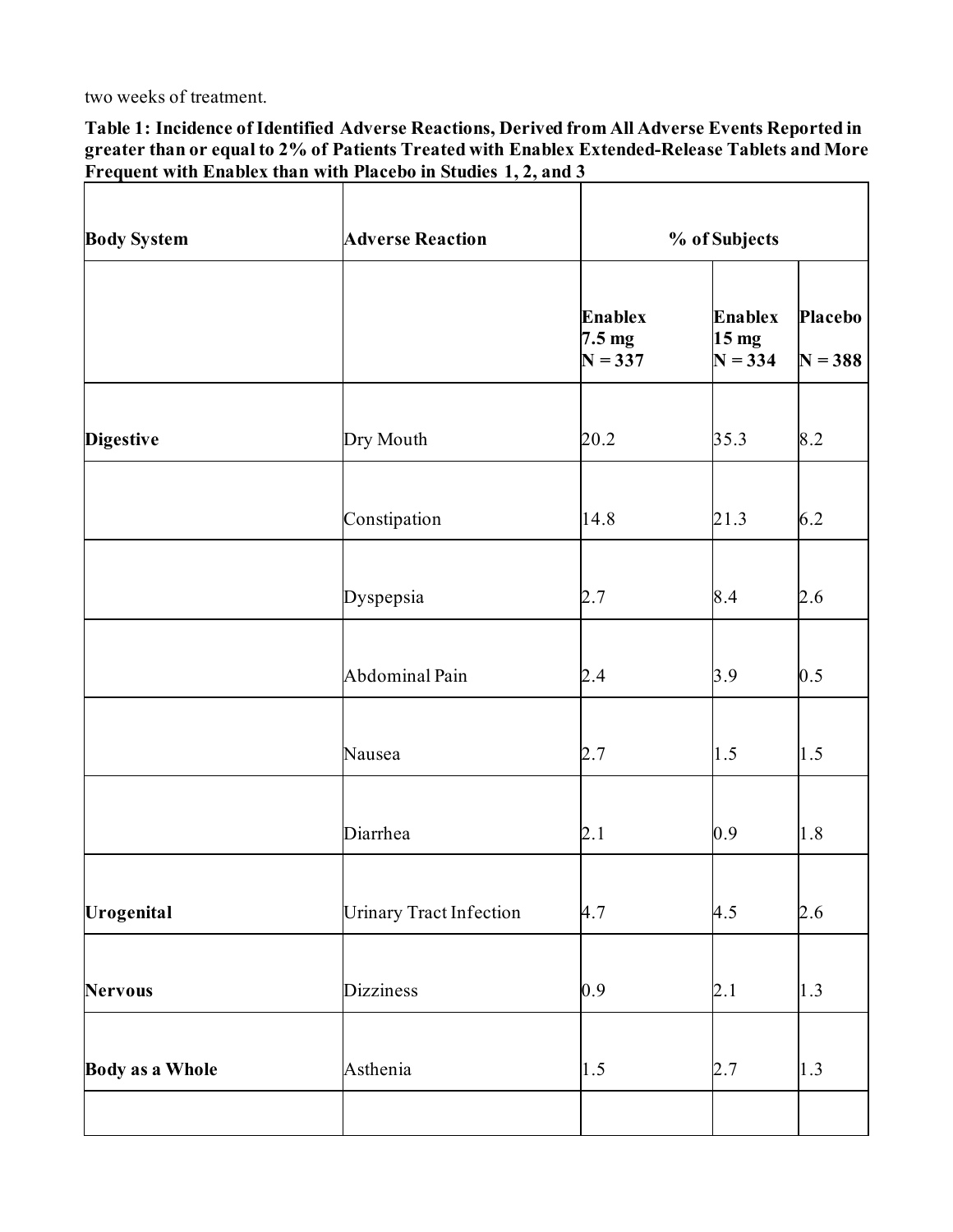| Eve |        |   |                                                            | И  |
|-----|--------|---|------------------------------------------------------------|----|
|     | $\sim$ | . | . .<br>the contract of the contract of the contract of the | п. |

Other adverse reactions reported by 1% to 2% of Enablex-treated patients include: abnormal vision, accidental injury, back pain, dry skin, flu syndrome, hypertension, vomiting, peripheral edema, weight gain, arthralgia, bronchitis, pharyngitis, rhinitis, sinusitis, rash, pruritus, urinary tract disorder and vaginitis.

Study 4 was a randomized, 12-week, placebo-controlled, dose-titration regimen study in which Enablex was administered in accordance with dosing recommendations *[see Dosage and Administration [\(2](#page-1-1))]*. All patients initially received placebo or Enablex 7.5 mg daily, and after two weeks, patients and physicians were allowed to adjust upward to Enablex 15 mg if needed. In this study, the most commonly reported adverse reactions were also constipation and dry mouth[. Table](#page-4-0) 2 lists the identified adverse reactions, derived from all adverse events reported in greater than 3% of patients treated with Enablex and greater than placebo.

#### <span id="page-4-0"></span>**Table 2: Number (%) of Adverse Reactions, Derived from All Adverse Events Reported in greater than 3% of Patients Treated with Enablex Extended-Release Tablets, and More Frequent with Enablex than Placebo, in Study 4**

| <b>Adverse Reaction</b>        | Enablex 7.5 mg/15 mg<br>$N = 268$ | Placebo<br>$N = 127$ |
|--------------------------------|-----------------------------------|----------------------|
| Constipation                   | 56 (20.9%)                        | $10(7.9\%)$          |
| Dry Mouth                      | 50 (18.7%)                        | 11(8.7%)             |
| Headache                       | $18(6.7\%)$                       | $7(5.5\%)$           |
| Dyspepsia                      | $12(4.5\%)$                       | $2(1.6\%)$           |
| Nausea                         | $11(4.1\%)$                       | $2(1.6\%)$           |
| <b>Urinary Tract Infection</b> | $10(3.7\%)$                       | $4(3.1\%)$           |
| Accidental Injury              | $8(3.0\%)$                        | $3(2.4\%)$           |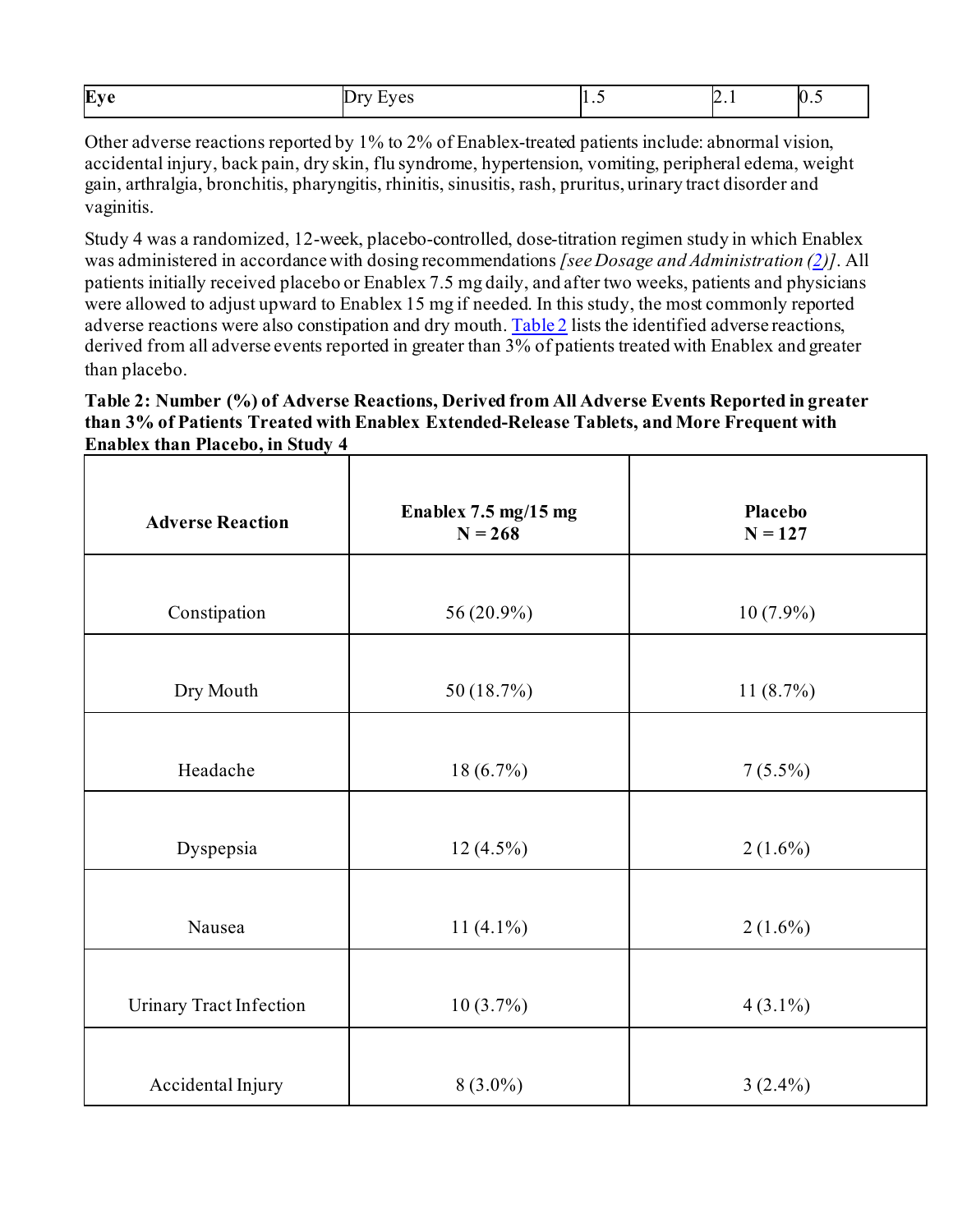| Flu Syndrome | $8(3.0\%)$ | $3(2.4\%)$ |
|--------------|------------|------------|

## <span id="page-5-3"></span>**6.2 Post Marketing Experience**

The following adverse reactions have been reported during post-approval use of Enablex extendedrelease tablets (darifenacin). Because these reactions are reported voluntarily from a population of uncertain size, it is not always possible to reliably estimate frequency or establish a causal relationship to drug exposure.

*Dermatologic:* erythema multiforme, interstitial granuloma annulare

*General:* hypersensitivity reactions, including angioedema with airway obstruction and anaphylactic reaction

*Central Nervous:* confusion, hallucinations and somnolence

*Cardiovascular:* palpitations and syncope

# <span id="page-5-4"></span>**7 DRUG INTERACTIONS**

# <span id="page-5-0"></span>**7.1 CYP3A4 Inhibitors**

The systemic exposure of darifenacin from Enablex extended-release tablets is increased in the presence of CYP3A4 inhibitors. The daily dose of Enablex should not exceed 7.5 mg when co-administered with potent CYP3A4 inhibitors (for example, ketoconazole, itraconazole, ritonavir, nelfinavir, clarithromycin and nefazadone). No dosing adjustments are recommended in the presence of moderate CYP3A4 inhibitors (for example, erythromycin, fluconazole, diltiazem and verapamil) *[see Dosage and Administration [\(2\)](#page-1-1) and Clinical Pharmacology [\(12.3](#page-9-1))]*.

# <span id="page-5-1"></span>**7.2 CYP2D6 Inhibitors**

No dosing adjustments are recommended in the presence of CYP2D6 inhibitors (for example, paroxetine, fluoxetine, quinidine and duloxetine) *[see Clinical Pharmacology [\(12.3](#page-9-1))]*.

# <span id="page-5-2"></span>**7.3 CYP2D6 Substrates**

Caution should be taken when Enablex is used concomitantly with medications that are predominantly metabolized by CYP2D6 and which have a narrow therapeutic window (for example, flecainide, thioridazine and tricyclic antidepressants) *[see Clinical Pharmacology [\(12.3](#page-9-1))]*.

# <span id="page-5-5"></span>**7.4 CYP3A4 Substrates**

Darifenacin (30 mg daily) did not have a significant impact on midazolam (7.5 mg) pharmacokinetics *[see Clinical Pharmacology [\(12.3](#page-9-1))]*.

# <span id="page-5-6"></span>**7.5 Combination oral contraceptives**

Darifenacin (10 mg three times daily) had no effect on the pharmacokinetics of the combination oral contraceptives containing levonorgestrel and ethinyl estradiol *[see Clinical Pharmacology [\(12.3](#page-9-1))]*.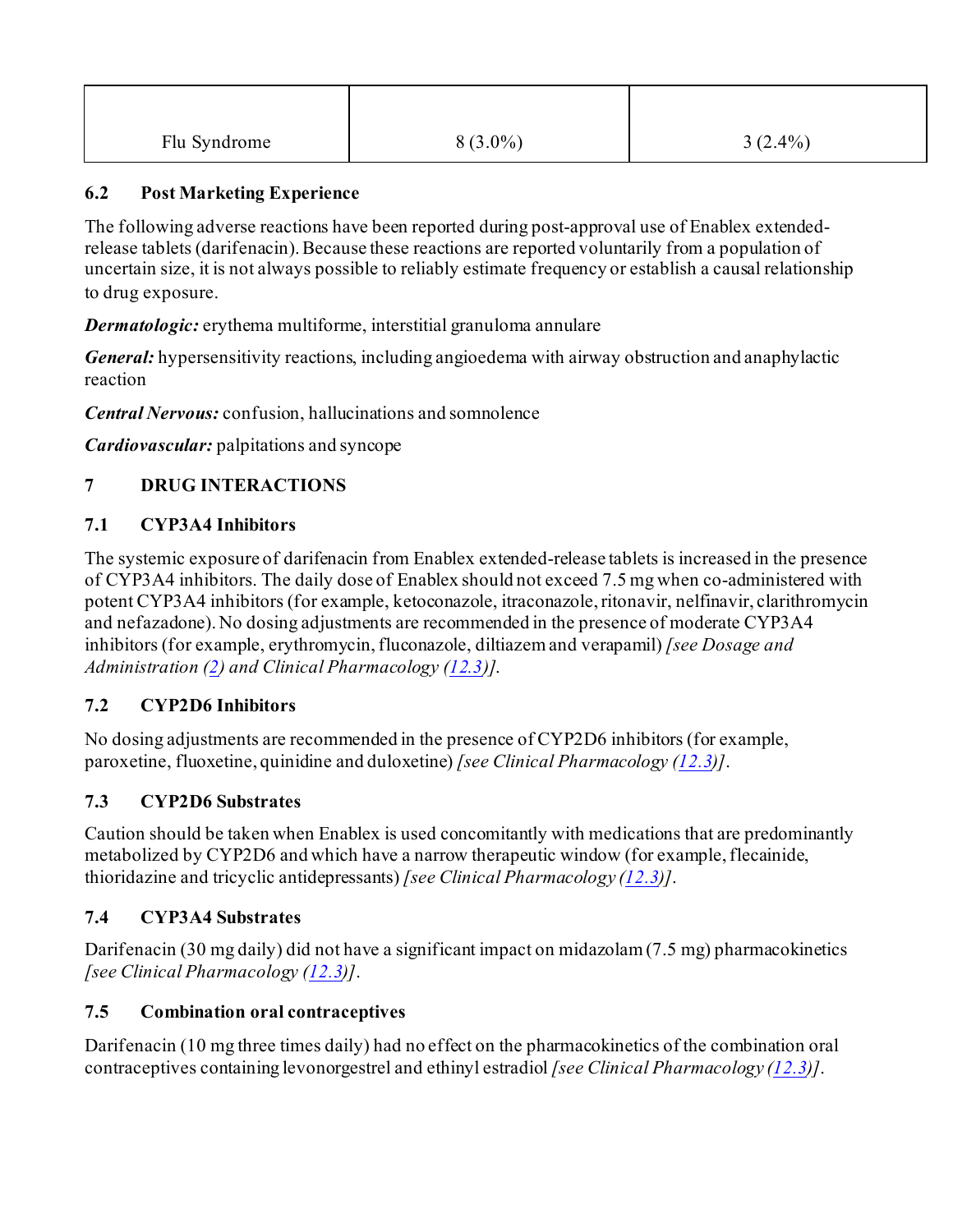# <span id="page-6-1"></span>**7.6 Warfarin**

Darifenacin had no significant effect on prothrombin time when a single dose of warfarin 30 mg was coadministered with darifenacin (30 mg daily) at steady-state. Standard therapeutic prothrombin time monitoring for warfarin should be continued.

# <span id="page-6-2"></span>**7.7 Digoxin**

Darifenacin (30 mg daily) did not have a clinically relevant effect on the pharmacokinetics of digoxin (0.25 mg) at steady-state. Routine therapeutic drug monitoring for digoxin should be continued *[see Clinical Pharmacology [\(12.3\)](#page-9-1)]*.

# <span id="page-6-3"></span>**7.8 Other Anticholinergic Agents**

The concomitant use of Enablex with other anticholinergic agents may increase the frequency and/or severity of dry mouth, constipation, blurred vision and other anticholinergic pharmacological effects. Anticholinergic agents may potentially alter the absorption of some concomitantly administered drugs due to effects on gastrointestinal motility.

# <span id="page-6-4"></span>**8 USE IN SPECIFIC POPULATIONS**

# <span id="page-6-0"></span>**8.1 Pregnancy**

### Risk Summary

There are no available data on Enablex use in pregnant women to evaluate for a drug-associated risk of major birth defects, miscarriage, or other adverse maternal or fetal outcomes. In animal studies, darifenacin was not teratogenic in rats and rabbits at plasma exposures of free drug (via AUC) up to 59 and 28 times the maximum recommended human dose (MRHD) of 15 mg, respectively. Effects on embryofetal development were observed following administration of darifenacin during pregnancy (dilated ureter and/or kidney pelvis in rabbits at about 9 times the MRHD, post-implantation loss in rabbits at about 28 times, and delayed ossification in rats at about 59 times) and during pregnancy and lactation (developmental delays in rats at about 17 times the MRHD), which was associated with maternal toxicity (see Data). Dystocia was observed in rat dams at about 17 times the MRHD.

In the U.S. general population, the estimated background risk of major birth defects and miscarriage in clinically recognized pregnancies is 2-4% and 15-20%, respectively.

# Data

# *Animal Data*

Embryofetal development studies were conducted with oral darifenacin in female rats (0, 3, 10, and 50 mg/kg/day) and rabbits (0, 3, 10, and 30 mg/kg/day) during the period of organogenesis (gestation days 6 to 17 in the rat and gestation days 6 to 18 in the rabbit).

Darifenacin was not teratogenic in rats and rabbits at plasma exposures of free drug (via AUC) up to 59 times and 28 times, respectively (doses up to 50 and 30 mg/kg/day, respectively) the maximum recommended human dose [MRHD] of 15 mg.

At approximately 59 times the MRHD in pregnant rats, there was a delay in the ossification of the sacral and caudal vertebrae (associated with a decrease in maternal and pup body weight gains) which was not observed at an exposure approximately 13 times the AUCat the MRHD. At five times the AUC (3 mg/kg/day), there were no effects on dams or pups.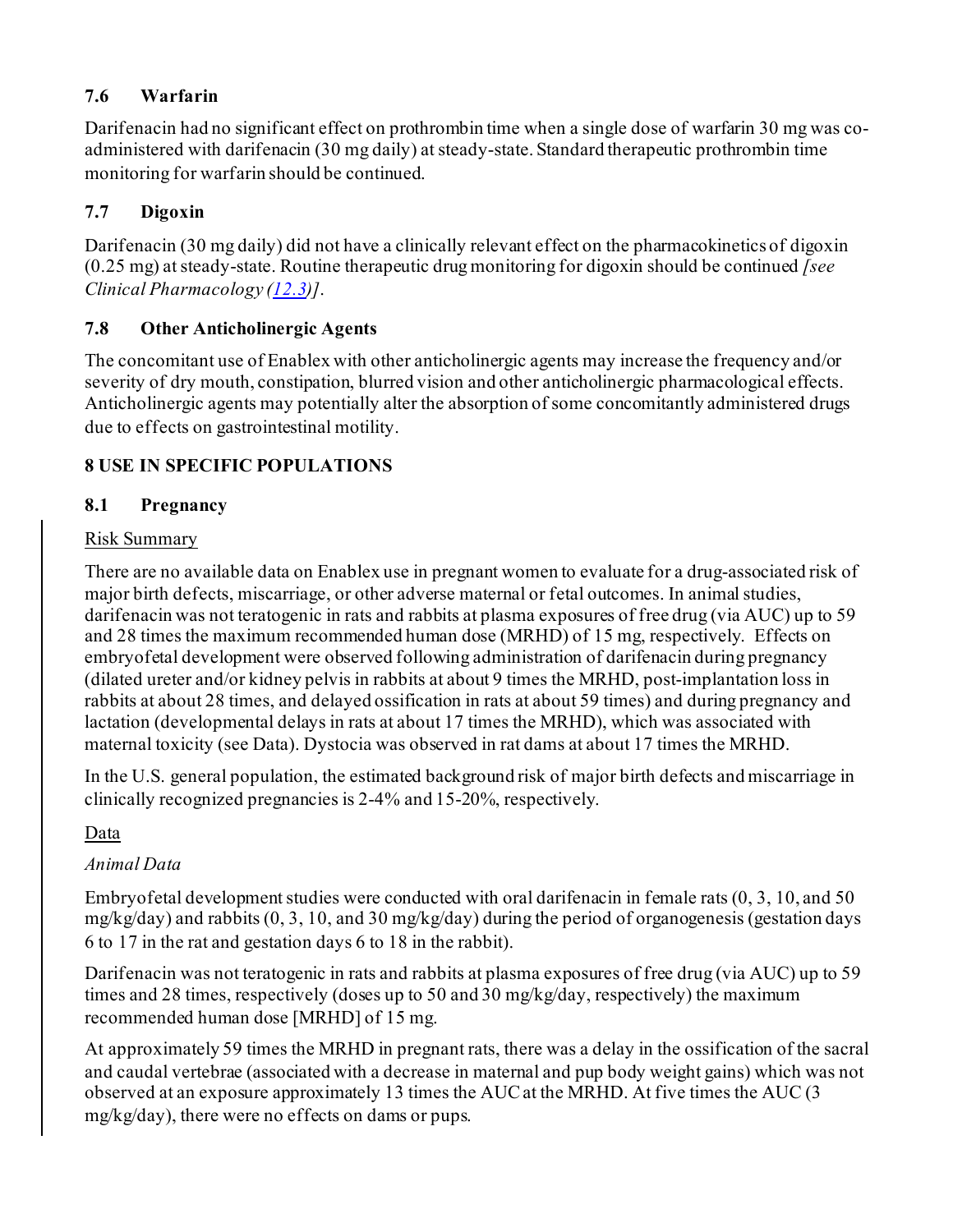In pregnant rabbits, an exposure of darifenacin approximately 28 times the AUC at the MRHD of 15 mg (30 mg/kg/day) was shown to increase post-implantation loss (associated with decreased maternal body weight gain), with a no effect level at 10 mg/kg/day (9 times the AUC at the MRHD). Dilated ureter and/or kidney pelvis was also observed in offspring at this highest dose along with urinary bladder dilation consistent with the pharmacological action of darifenacin, with one case observed at the mid dose of 10 mg/kg/day (9 times the MRHD ). No effect was observed at the lowest dose of 3 mg/kg/day ((approximately 2.8 times the AUC at the MRHD).

A pre- and post-natal development study was conducted with oral darifenacin in female rats (0, 3, 10, and 50 mg/kg/day) throughout gestation and lactation. Decreased body weight gain and dystocia were observed in dams at 10 mg/kg/day (approximately 17 times the MRHD) and above. Slight developmental delays (surface righting reflex, incisor eruption, eyelid opening, vaginal opening, preputial separation) were observed in pups at these doses. At 5 times the AUC at the MRHD (3 mg/kg/day), there were no effects on dams or pups.

# <span id="page-7-1"></span>**8.2 Lactation**

# Risk Summary

There are no data on the presence of darifenacin in human milk, the effects on the breastfed infant, or the effects of Enablex on milk production. Darifenacin is present in rat milk [*see Data*]. When a drug is present in animal milk, it is likely that the drug will be present in human milk.

The developmental and health benefits of breastfeeding should be considered along with the mother's clinical need for darifenacin and any potential adverse effects on the breastfed child from darifenacin or from the underlying maternal conditions.

# Data

After a single oral dose of 14C radiolabeled darifenacin to lactating rats, darifenacin was detected in maternal milk.

# <span id="page-7-2"></span>**8.4 Pediatric Use**

The safety and effectiveness of Enablex in pediatric patients have not been established.

# <span id="page-7-3"></span>**8.5 Geriatric Use**

In the fixed-dose, placebo-controlled, clinical studies, 30% of patients treated with Enablex were over 65 years of age. No overall differences in safety or efficacy were observed between patients over 65 years ( $n = 207$ ) and younger patients less than 65 years ( $n = 464$ ). No dose adjustment is recommended for elderly patients *[see Clinical Pharmacology [\(12.3](#page-9-1)) and Clinical Studies [\(14\)](#page-13-2)]*.

# <span id="page-7-0"></span>**8.6 Hepatic Impairment**

Subjects with severe hepatic impairment (Child-Pugh C) have not been studied, therefore Enablex is not recommended for use in these patients *[see Dosage and Administration [\(2](#page-1-1)) and Warnings and Precautions [\(5.6](#page-2-3))]*. The daily dose of Enablex should not exceed 7.5 mg once daily for patients with moderate hepatic impairment (Child-Pugh B) *[see Dosage and Administration [\(2](#page-1-1)) and Warnings and Precautions [\(5.6](#page-2-3))]*. After adjusting for plasma protein binding, unbound darifenacin exposure was estimated to be 4.7-fold higher in subjects with moderate hepatic impairment than subjects with normal hepatic function. No dose adjustment is recommended for patients with mild hepatic impairment (Child-Pugh A).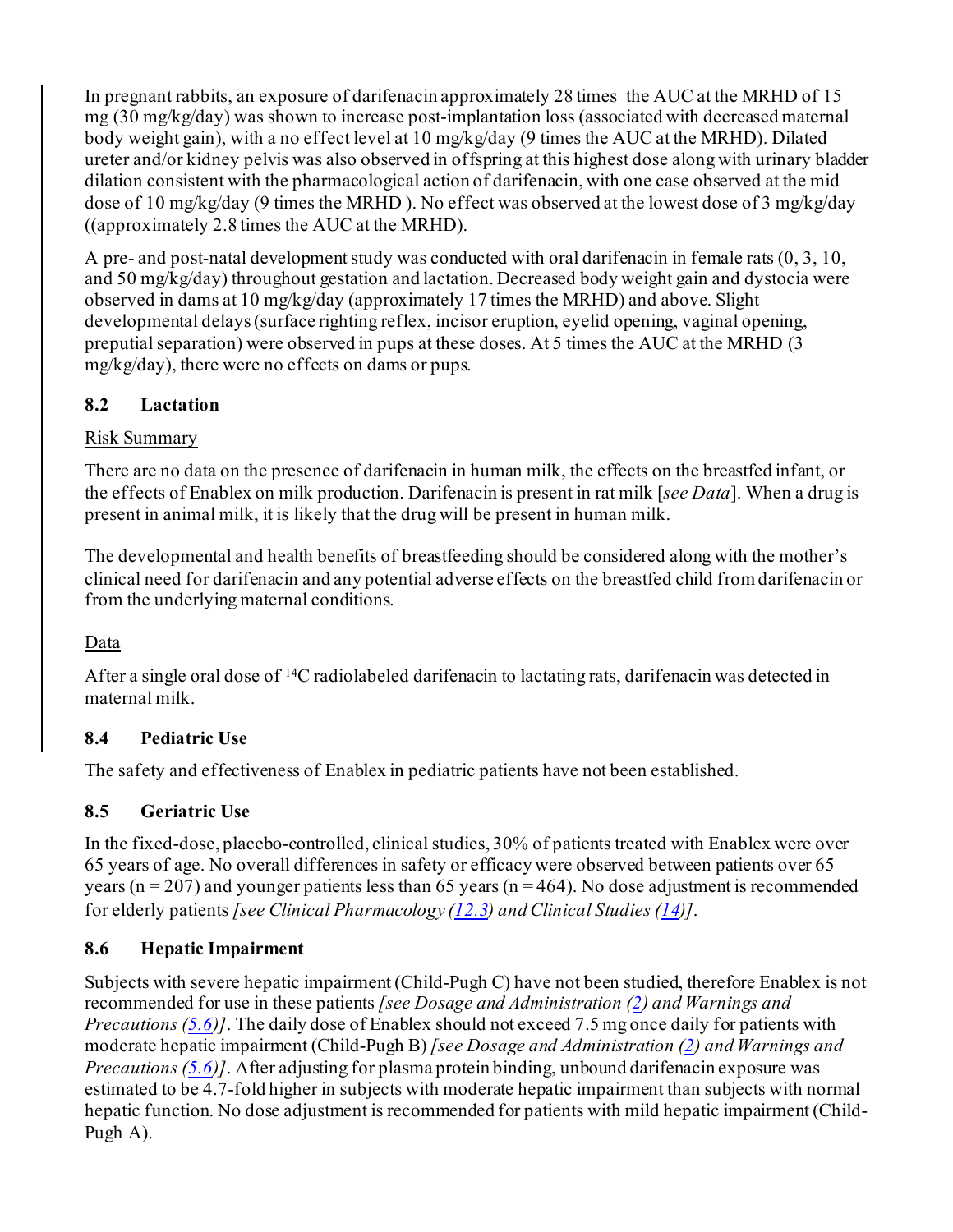# <span id="page-8-0"></span>**8.7 Renal Impairment**

A study of subjects with varying degrees of renal impairment (creatinine clearance between 10 and 136 mL/min) demonstrated no clear relationship between renal function and darifenacin clearance. No dose adjustment is recommended for patients with renal impairment *[see Clinical Pharmacology [\(12.3\)](#page-9-1)]*.

# <span id="page-8-1"></span>**8.8 Gender**

No dose adjustment is recommended based on gender *[see Clinical Pharmacology [\(12.3](#page-9-1)) and Clinical Studies [\(14\)](#page-13-2)]*.

# <span id="page-8-2"></span>**10 OVERDOSAGE**

Overdosage with antimuscarinic agents, including Enablex, can result in severe antimuscarinic effects. Treatment should be symptomatic and supportive. In the event of overdosage, ECG monitoring is recommended. Enablex has been administered in clinical trials at doses up to 75 mg (five times the maximum therapeutic dose) and signs of overdose were limited to abnormal vision.

# <span id="page-8-3"></span>**11 DESCRIPTION**

Enablex is an extended-release tablet for oral administration which contains 7.5 mg or 15 mg darifenacin as its hydrobromide salt. The active moiety, darifenacin, is a potent muscarinic receptor antagonist.

Chemically, darifenacin hydrobromide is *(S)*-2-{1-[2-(2,3-dihydrobenzofuran-5-yl)ethyl]-3 pyrrolidinyl}-2,2-diphenylacetamide hydrobromide. The empirical formula of darifenacin hydrobromide is  $C_{28}H_{30}N_2O_2$ •HBr.

The structural formula is:



Darifenacin hydrobromide is a white to almost white, crystalline powder, with a molecular weight of 507.5.

Enablex is a once-a-day extended-release tablet and contains the following inactive ingredients: dibasic calcium phosphate anhydrous, hypromellose, magnesium stearate, polyethylene glycol, talc, titanium dioxide. The 15 mg tablet also contains ferric oxide red and ferric oxide yellow.

# <span id="page-8-4"></span>**12 CLINICAL PHARMACOLOGY**

# <span id="page-8-5"></span>**12.1 Mechanism of Action**

Darifenacin is a competitive muscarinic receptor antagonist. Muscarinic receptors play a role in cholinergically mediated functions, including contractions of the urinary bladder smooth muscle.

*In vitro* studies using human recombinant muscarinic receptor subtypes show that darifenacin has greater affinity for the  $M_3$  receptor than for the other known muscarinic receptors (9- and 12-fold greater affinity for  $M_3$  compared to  $M_1$  and  $M_5$ , respectively, and 59-fold greater affinity for  $M_3$  compared to both  $M_2$  and  $M_4$ ).  $M_3$  receptors are involved in contraction of human bladder.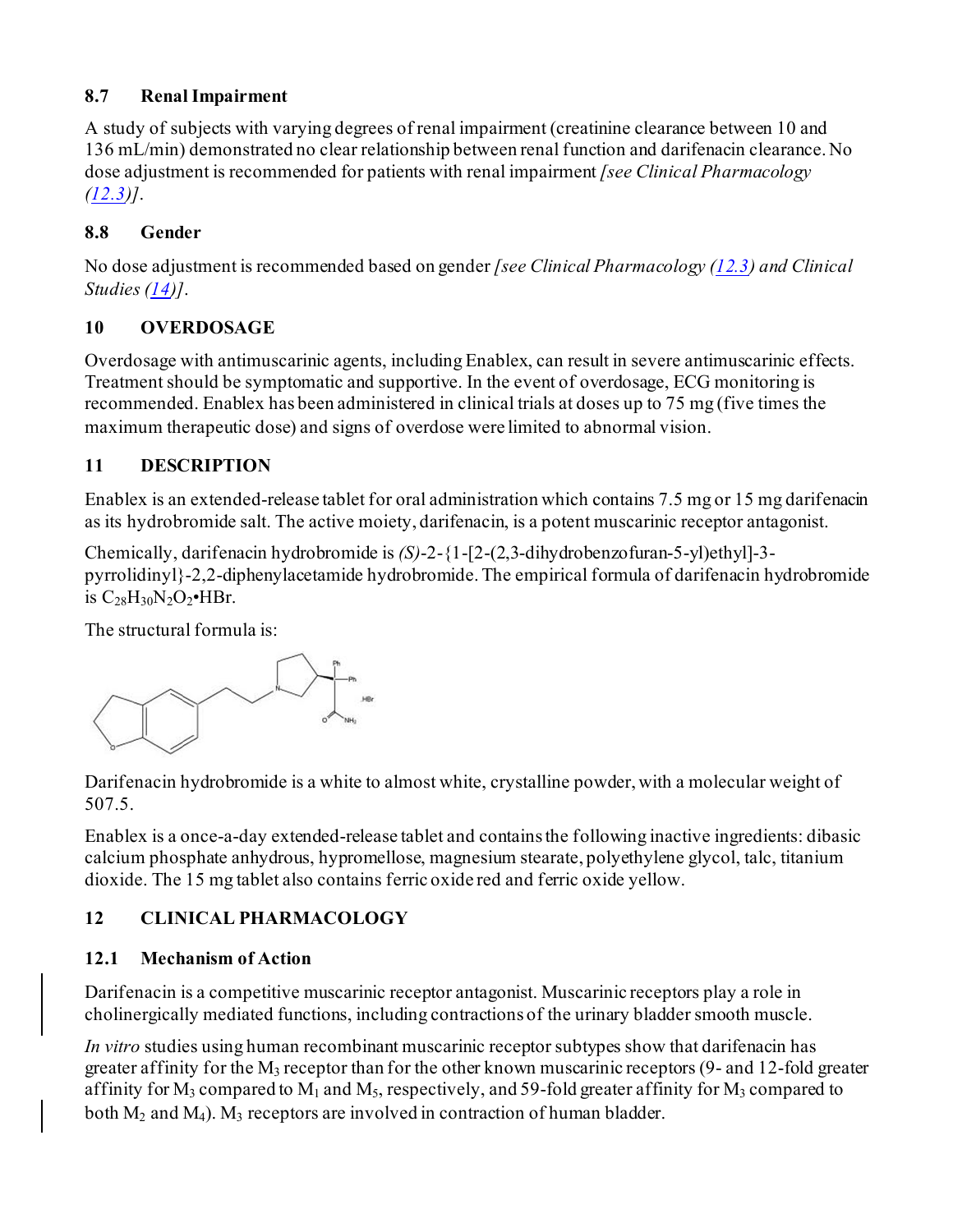### <span id="page-9-0"></span>**12.2 Pharmacodynamics**

In three cystometric studies performed in patients with involuntary detrusor contractions, increased bladder capacity was demonstrated by an increased volume threshold for unstable contractions and diminished frequency of unstable detrusor contractions after Enablex treatment. These findings are consistent with an antimuscarinic action on the urinary bladder.

### **Electrophysiology**

The effect of a six-day treatment of 15 mg and 75 mg Enablex on QT/QTc interval was evaluated in a multiple-dose, double-blind, randomized, placebo- and active-controlled (moxifloxacin 400 mg) parallel-arm design study in 179 healthy adults (44% male, 56% female) aged 18 to 65. Subjects included 18% poor metabolizers (PMs) and 82% extensive metabolizers (EMs). The QT interval was measured over a 24-hour period both predosing and at steady-state. The 75 mg Enablex dose was chosen because this achieves exposure similar to that observed in CYP2D6 poor metabolizers administered the highest recommended dose (15 mg) of darifenacin in the presence of a potent CYP3A4 inhibitor. At the doses studied, Enablex did not result in QT/QTc interval prolongation at any time during the steadystate, while moxifloxacin treatment resulted in a mean increase from baseline QTcF of about 7.0 msec when compared to placebo. In this study, darifenacin 15 mg and 75 mg doses demonstrated a mean heart rate change of 3.1 and 1.3 bpm, respectively, when compared to placebo. However, in the clinical efficacy and safety studies, the change in median HR following treatment with Enablex was no different from placebo.

### <span id="page-9-1"></span>**12.3 Pharmacokinetics**

### **Absorption**

After oral administration of Enablex to healthy volunteers, peak plasma concentrations of darifenacin are reached approximately seven hours after multiple dosing and steady-state plasma concentrations are achieved by the sixth day of dosing. The mean (SD) steady-state time course of Enablex 7.5 mg and 15 mg extended-release tablets is depicted i[n Figure](#page-9-2) 1.

#### <span id="page-9-2"></span>**Figure 1 Mean (SD) Steady-State Darifenacin Plasma Concentration-Time Profiles for Enablex 7.5 mg and 15 mg in Healthy Volunteers Including Both CYP2D6 EMs and PMs\***

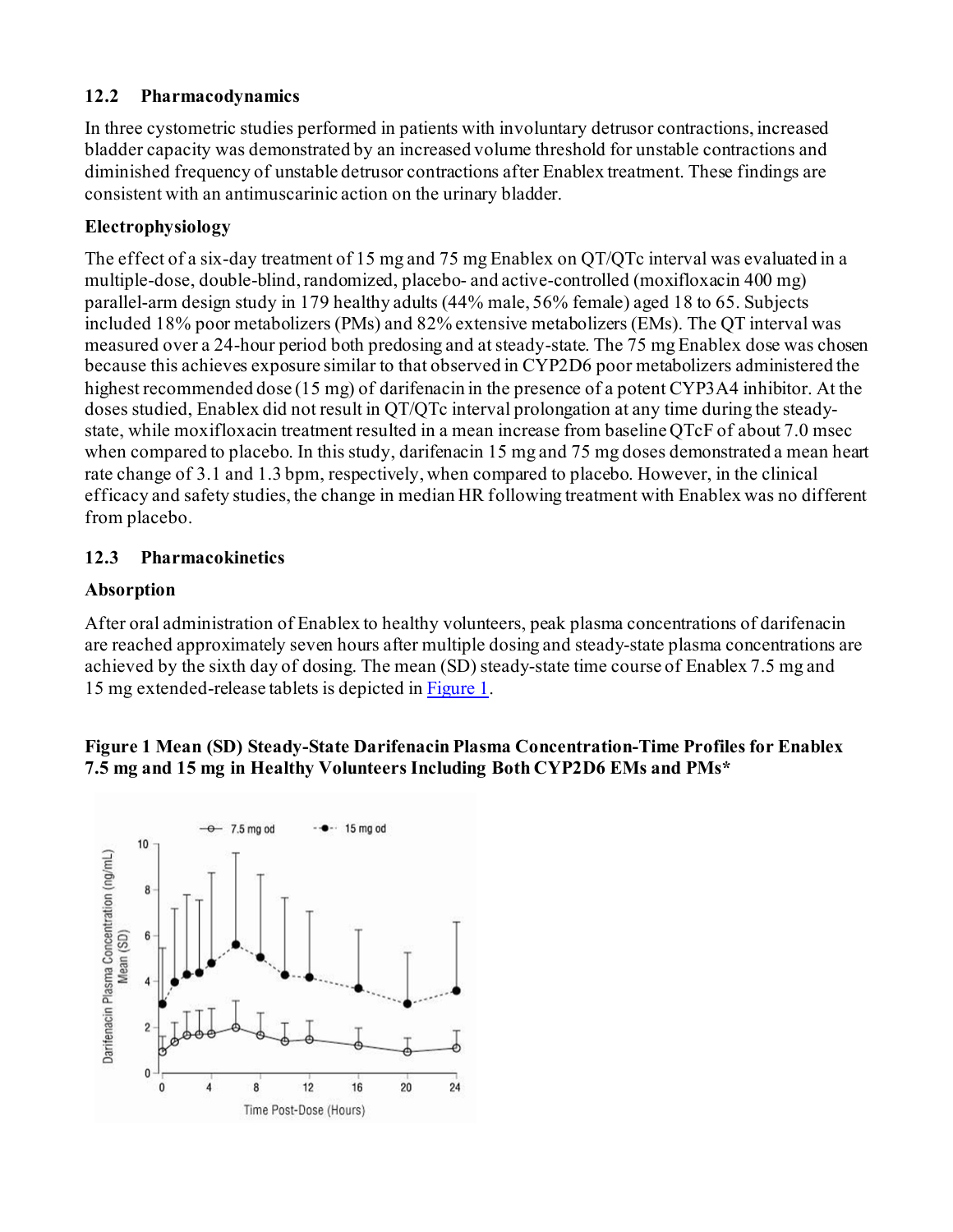\*Includes 95 EMs and 6 PMs for 7.5 mg; 104 EMs and 10 PMs for 15 mg.

A summary of mean (standard deviation, SD) steady-state pharmacokinetic parameters of Enablex 7.5 mg and 15 mg extended-release tablets in EMs and PMs of CYP2D6 is provided i[n Table](#page-10-0) 3.

### <span id="page-10-0"></span>**Table 3: Mean (SD) Steady-State Pharmacokinetic Parameters from Enablex 7.5 mg and 15 mg Extended-Release Tablets Based on Pooled Data by Predicted CYP2D6 Phenotype**

|           | Enablex 7.5 mg<br>$(N = 68$ EM, 5 PM)        |                  |                |                         | Enablex 15 mg<br>$(N = 102$ EM, 17 PM) |                                                    |                  |                  |                         |                                          |
|-----------|----------------------------------------------|------------------|----------------|-------------------------|----------------------------------------|----------------------------------------------------|------------------|------------------|-------------------------|------------------------------------------|
|           | $AUC_{24}$<br>$(ng\cdot h/mL)(ng/mL)(ng/mL)$ | $C_{\text{max}}$ | $C_{avg}$      | T <sub>max</sub><br>(h) | $t_{1/2}$<br>(h)                       | $AUC_{24}$<br>$(ng\cdot h/mL)$ $(ng/mL)$ $(ng/mL)$ | $C_{\text{max}}$ | $C_{\text{avg}}$ | T <sub>max</sub><br>(h) | $t_{1/2}$<br>(h)                         |
| <b>EM</b> | 29.24<br>(15.47)                             | 2.01<br>(1.04)   | 1.22<br>(0.64) | 6.49<br>(4.19)          | 12.43<br>$(5.64)^a$                    | 88.90<br>(67.87)                                   | 5.76<br>(4.24)   | 3.70<br>(2.83)   | 7.61                    | 12.05<br>$(5.06)$ $(12.37)$ <sup>b</sup> |
| PM        | 67.56<br>(13.13)                             | 4.27<br>(0.98)   | 2.81<br>(0.55) | 5.20<br>(1.79)          | 19.95c                                 | 157.71<br>(77.08)                                  | 9.99<br>(5.09)   | 6.58<br>(3.22)   | 6.71<br>(3.58)          | 7.40 <sup>d</sup>                        |

<sup>a</sup>N = 25; <sup>b</sup>N = 8;  $\rm \acute{e}N$  = 2;  $\rm \acute{d}N$  = 1; AUC<sub>24</sub> = Area under the plasma concentration versus time curve for 24h;

 $C_{\text{max}}$  = Maximum observed plasma concentration;  $C_{\text{avg}}$  = Average plasma concentration at steadystate;

 $T_{\text{max}}$  = Time of occurrence of  $C_{\text{max}}$ ;  $t_{1/2}$  = Terminal elimination half-life. Regarding EM and PM *[see*] *Clinical Pharmacology, Pharmacokinetics, Variability in Metabolism [\(12.3](#page-9-1))]*.

The mean oral bioavailability of Enablex in EMs at steady-state is estimated to be 15% and 19% for 7.5 mg and 15 mg tablets, respectively.

# *Effect of Food*

Following single dose administration of Enablex with food, the AUC of darifenacin was not affected, while the  $C_{\text{max}}$  was increased by 22% and  $T_{\text{max}}$  was shortened by 3.3 hours. There is no effect of food on multiple-dose pharmacokinetics from Enablex.

# **Distribution**

Darifenacin is approximately 98% bound to plasma proteins (primarily to alpha-1-acid-glycoprotein). The steady-state volume of distribution  $(V_{ss})$  is estimated to be 163 L.

# **Metabolism**

Darifenacin is extensively metabolized by the liver following oral dosing.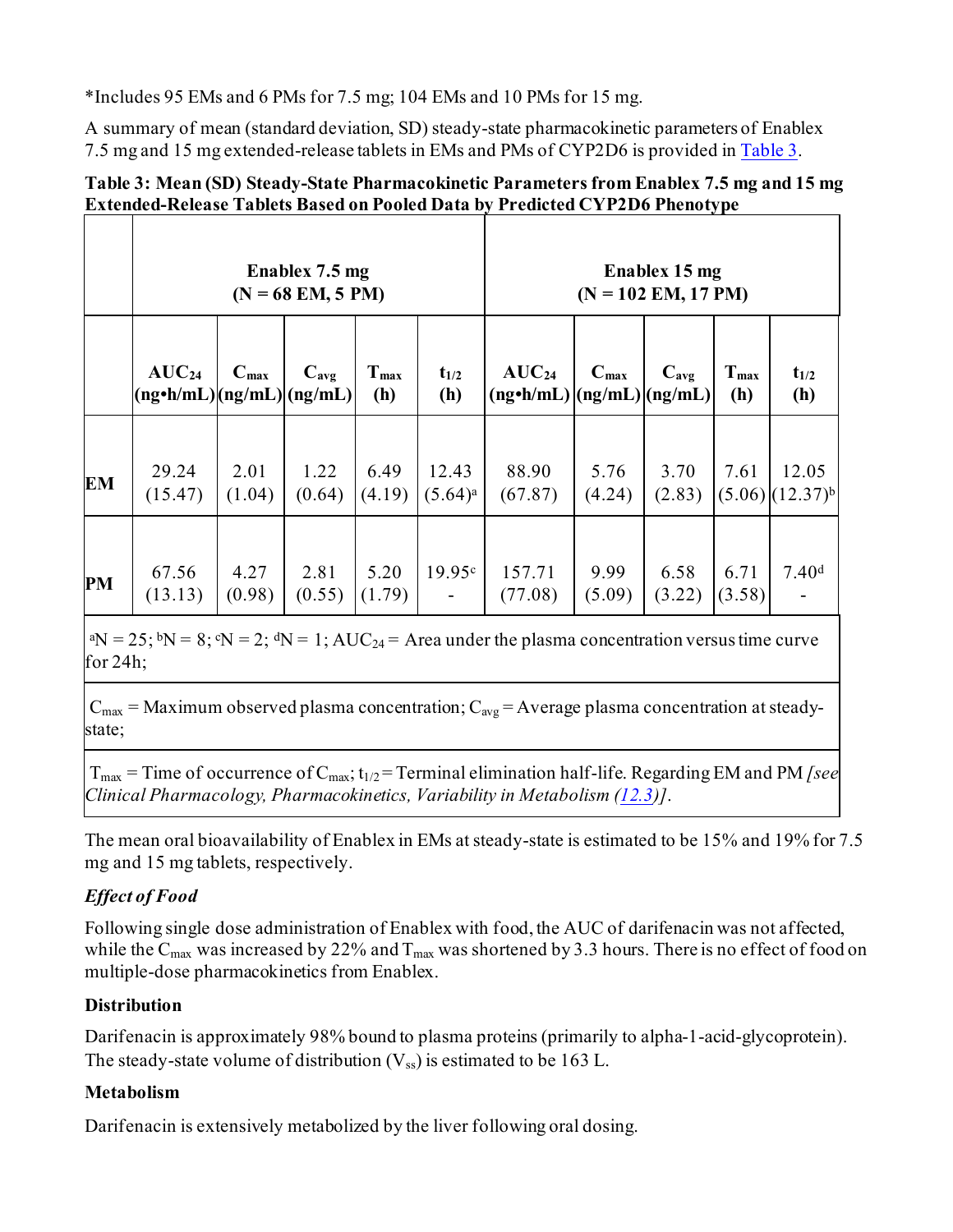Metabolism is mediated by cytochrome P450 enzymes CYP2D6 and CYP3A4. The three main metabolic routes are as follows:

(i)monohydroxylation in the dihydrobenzofuran ring;

(ii)dihydrobenzofuran ring opening;

(iii)N-dealkylation of the pyrrolidine nitrogen.

The initial products of the hydroxylation and N-dealkylation pathways are the major circulating metabolites but they are unlikely to contribute significantly to the overall clinical effect of darifenacin.

# *Variability in Metabolism*

A subset of individuals (approximately 7% Caucasians and 2% African Americans) are poor metabolizers (PMs) of CYP2D6 metabolized drugs. Individuals with normal CYP2D6 activity are referred to as extensive metabolizers (EMs). The metabolism of darifenacin in PMs will be principally mediated via CYP3A4. The darifenacin ratios (PM versus EM) for C<sub>max</sub> and AUC following darifenacin 15 mg once daily at steady-state were 1.9 and 1.7, respectively.

# **Excretion**

Following administration of an oral dose of <sup>14</sup>C-darifenacin solution to healthy volunteers, approximately 60% of the radioactivity was recovered in the urine and 40% in the feces. Only a small percentage of the excreted dose was unchanged darifenacin (3%). Estimated darifenacin clearance is 40 L/h for EMs and 32 L/h for PMs. The elimination half-life of darifenacin following chronic dosing is approximately 13 to 19 hours.

# **Drug-Drug Interactions**

# **Effects of Other Drugs on Darifenacin**

Darifenacin metabolism is primarily mediated by the cytochrome P450 enzymes CYP2D6 and CYP3A4. Therefore, inducers of CYP3A4 or inhibitors of either of these enzymes may alter darifenacin pharmacokinetics *[see Drug Interactions [\(7](#page-5-4))]*.

*CYP3A4 Inhibitors:* In a drug interaction study, when a 7.5 mg once daily dose of Enablex was given to steady-state and co-administered with the potent CYP3A4 inhibitor ketoconazole 400 mg, mean darifenacin C<sub>max</sub> increased to 11.2 ng/mL for EMs (n = 10) and 55.4 ng/mL for one PM subject (n = 1). Mean AUC increased to 143 and 939 ng**•**h/mL for EMs and for one PM subject, respectively. When a 15 mg daily dose of Enablex was given with ketoconazole, mean darifenacin  $C_{\text{max}}$  increased to 67.6 ng/mL and 58.9 ng/mL for EMs ( $n = 3$ ) and one PM subject ( $n = 1$ ), respectively. Mean AUC increased to 1110 and 931 ng**•**h/mL for EMs and for one PM subject, respectively *[see Dosage and Administration [\(2\)](#page-1-1) and Drug Interactions [\(7.1](#page-5-0))]*.

The mean  $C_{\text{max}}$  and AUC of darifenacin following 30 mg once daily dosing at steady-state were 128% and 95% higher, respectively, in the presence of a moderate CYP3A4 inhibitor, erythromycin. Coadministration of fluconazole, a moderate CYP3A4 inhibitor and darifenacin 30 mg once daily at steady-state increased darifenacin Cmax and AUC by 88% and 84%, respectively *[see Drug Interactions [\(7.1\)](#page-5-0)]*.

The mean C<sub>max</sub> and AUC of darifenacin following 30 mg once daily at steady-state were 42% and 34% higher, respectively, in the presence of cimetidine, a mixed CYP P450 enzyme inhibitor.

*CYP2D6 Inhibitors:* Darifenacin exposure following 30 mg once daily at steady-state was 33% higher in the presence of the potent CYP2D6 inhibitor paroxetine 20 mg *[see Drug Interactions [\(7.2](#page-5-1))]*.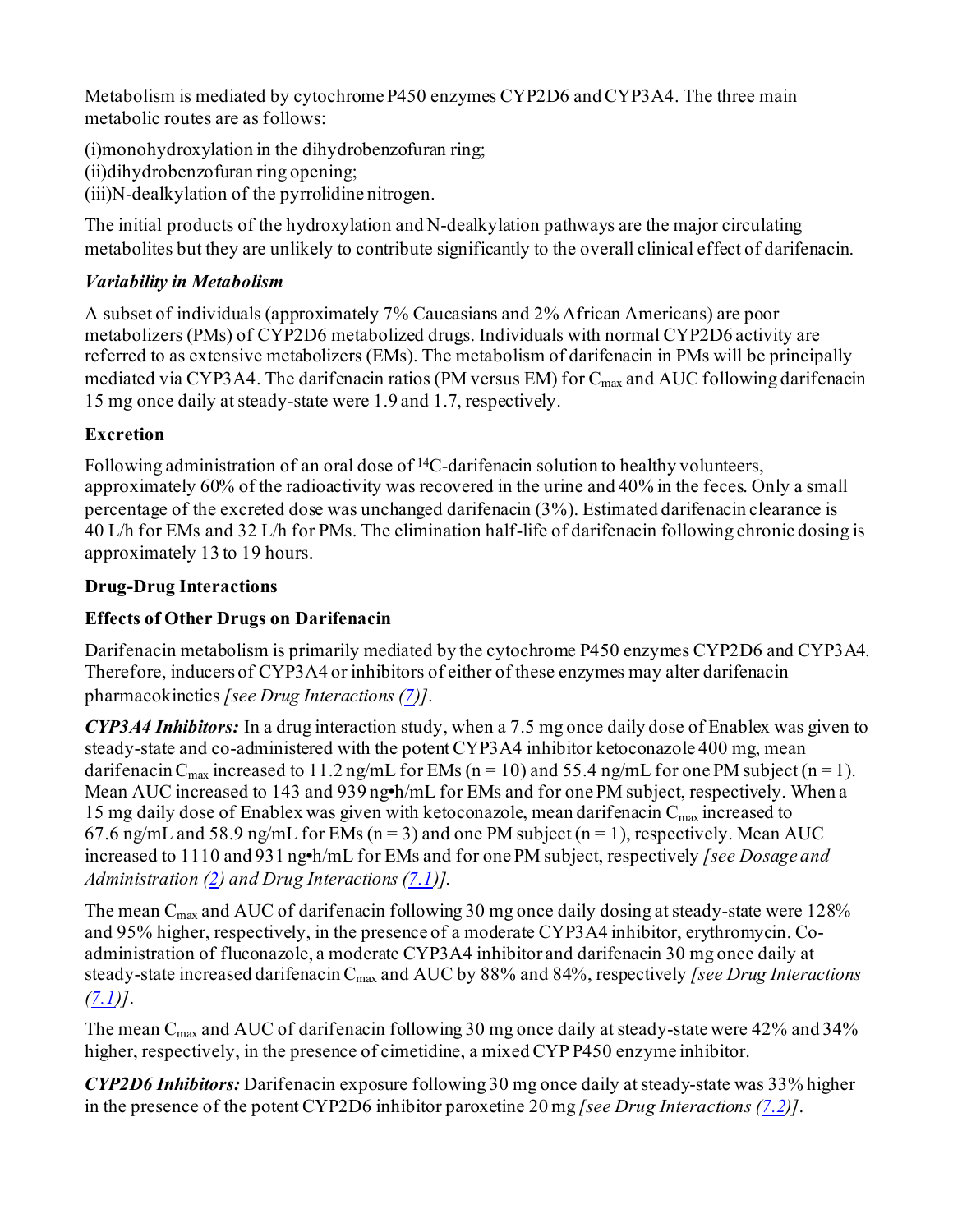# **Effects of Darifenacin on Other Drugs**

*In Vitro Studies:* Based on *in vitro* human microsomal studies, Enablex is not expected to inhibit CYP1A2 or CYP2C9 at clinically relevant concentrations.

*In Vivo Studies:* The potential for clinical doses of Enablex to act as inhibitors of CYP2D6 or CYP3A4 substrates was investigated in specific drug interaction studies.

*CYP2D6 Substrates:* The mean C<sub>max</sub> and AUC of imipramine, a CYP2D6 substrate, were increased by 57% and 70%, respectively, in the presence of steady-state darifenacin 30 mg once daily. The mean  $C_{\text{max}}$ and AUC of desipramine, the active metabolite of imipramine, were increased by 260% *[see Drug Interactions [\(7.3](#page-5-2))]*.

*CYP3A4 Substrates:* Darifenacin (30 mg daily) co-administered with a single oral dose of midazolam 7.5 mg resulted in a 17% increase in midazolam exposure.

*Combination Oral Contraceptives:* Darifenacin (10 mg three times daily) had no effect on the pharmacokinetics of a combination oral contraceptive containing levonorgestrel (0.15 mg) and ethinyl estradiol (0.03 mg).

*Warfarin:* Darifenacin had no significant effect on prothrombin time when a single dose of warfarin 30 mg was co-administered with darifenacin (30 mg daily) at steady-state *[see Drug Interactions [\(7.6](#page-6-1))]*.

**Digoxin:** Darifenacin (30 mg daily) co-administered with digoxin (0.25 mg) at steady-state resulted in a 16% increase in digoxin exposure *[see Drug Interactions [\(7.7](#page-6-2))]*.

# *Pharmacokinetics in Special Populations*

*Age:* A population pharmacokinetic analysis of patient data indicated a trend for clearance of darifenacin to decrease with age (6% per decade relative to a median age of 44). Following administration of Enablex 15 mg once daily, darifenacin exposure at steady-state was approximately 12% to 19% higher in volunteers between 45 and 65 years of age compared to younger volunteers aged 18 to 44 years *[see Use in Specific Populations [\(8.5](#page-7-3))].*

*Pediatric:* The pharmacokinetics of Enablex has not been studied in the pediatric population *[see Use in Specific Populations [\(8.4](#page-7-2))]*.

*Gender:* PK parameters were calculated for 22 male and 25 female healthy volunteers. Darifenacin  $C_{\text{max}}$ and AUC at steady-state were approximately 57% to 79% and 61% to 73% higher in females than in males, respectively *[see Use in Specific Populations [\(8.8](#page-8-1))]*.

*Renal Impairment:* A study of subjects with varying degrees of renal impairment (creatinine clearance between 10 and 136 mL/min) given Enablex 15 mg once daily to steady-state demonstrated no clear relationship between renal function and darifenacin clearance *[see Use in Specific Populations [\(8.7](#page-8-0))]*.

*Hepatic Impairment:* Enablex pharmacokinetics were investigated in subjects with mild (Child-Pugh A) or moderate (Child-Pugh B) impairment of hepatic function given Enablex 15 mg once daily to steadystate. Mild hepatic impairment had no effect on the pharmacokinetics of darifenacin. However, protein binding of darifenacin was affected by moderate hepatic impairment. After adjusting for plasma protein binding, unbound darifenacin exposure was estimated to be 4.7-fold higher in subjects with moderate hepatic impairment than subjects with normal hepatic function. Subjects with severe hepatic impairment (Child-Pugh C) have not been studied *[see Dosage and Administration [\(2\)](#page-1-1), Warning and Precautions [\(5.5\)](#page-2-0) and Use in Specific Population [\(8.6](#page-7-0))]*.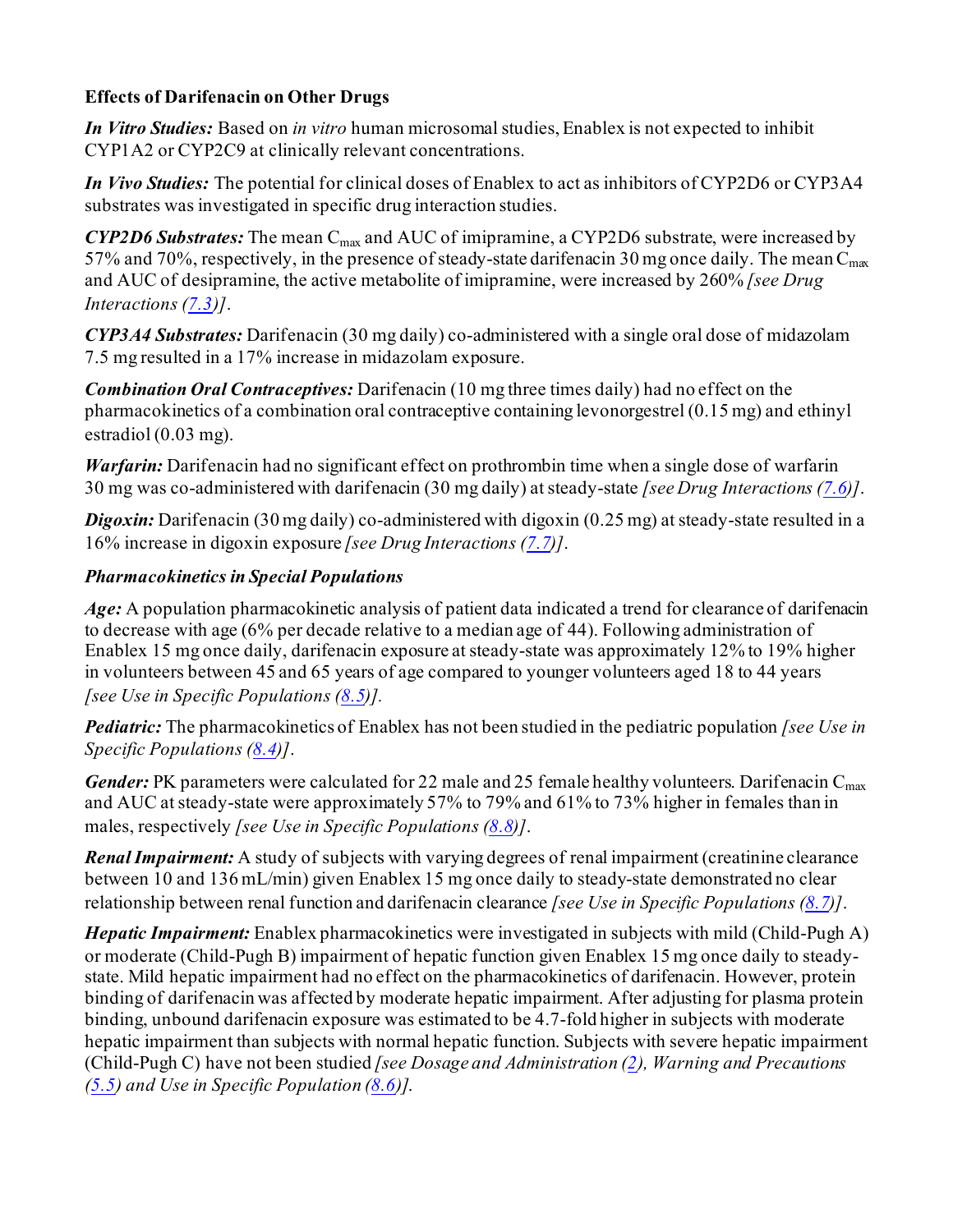# <span id="page-13-0"></span>**13 NONCLINICAL TOXICOLOGY**

# <span id="page-13-1"></span>**13.1 Carcinogenesis, Mutagenesis, Impairment of Fertility**

#### *Carcinogenesis*

Carcinogenicity studies with darifenacin were conducted in mice and rats. No evidence of drug-related carcinogenicity was revealed in a 24-month study in mice at dietary doses up to 100 mg/kg/day or approximately 32 times the estimated free plasma AUC reached at the maximum recommended human dose (the AUC at the MRHD) of 15 mg and in a 24-month study in rats at doses up to 15 mg/kg/day or up to approximately 12 times the AUC at the MRHD in female rats and approximately eight times the AUC at the MRHD in male rats.

### *Mutagenesis*

Darifenacin was not genotoxic in the bacterial mutation assay (Ames test), the Chinese hamster ovary assay, the human lymphocyte assay, or the *in vivo* mouse bone marrow cytogenetics assay.

### *Impairment of Fertility*

There was no evidence for effects on fertility in male or female rats treated at oral doses associated with up to approximately 78 times (50 mg/kg/day) the AUC at the MRHD.

# <span id="page-13-2"></span>**14 CLINICAL STUDIES**

Enablex extended-release tablets were evaluated for the treatment of patients with overactive bladder with symptoms of urgency, urge urinary incontinence, and increased urinary frequency in three randomized, fixed-dose, placebo-controlled, multicenter, double-blind, 12-week studies (Studies 1, 2 and 3) and one randomized, double-blind, placebo-controlled, multicenter, dose-titration study (Study 4). For study eligibility in all four studies, patients with symptoms of overactive bladder for at least six months were required to demonstrate at least eight micturitions and at least one episode of urinary urgency per day, and at least five episodes of urge urinary incontinence per week. The majority of patients were white (94%) and female (84%), with a mean age of 58 years, range 19 to 93 years. Thirty-three percent of patients were greater than or equal to 65 years of age. These characteristics were well balanced across treatment groups. The study population was inclusive of both naïve patients who had not received prior pharmacotherapy for overactive bladder (60%) and those who had (40%).

[Table](#page-13-3) 4 shows the efficacy data collected from 7- or 14-day voiding diaries in the three fixed-dose placebo-controlled studies of 1,059 patients treated with placebo, 7.5 mg or 15 mg once daily Enablex for 12 weeks. A significant decrease in the primary endpoint, change from baseline in average weekly urge urinary incontinence episodes was observed in all three studies. Data is also shown for two secondary endpoints, change from baseline in the average number of micturitions per day (urinary frequency) and change from baseline in the average volume voided per micturition.

### <span id="page-13-3"></span>**Table 4: Difference Between Enablex (7.5 mg, 15 mg) and Placebo for the Week 12 Change from Baseline (Studies 1, 2 and 3)**

| <b>Study 1</b> |                | Study 2         |                | <b>Study 3</b>             |  |
|----------------|----------------|-----------------|----------------|----------------------------|--|
| <b>Enablex</b> | <b>Enablex</b> | Placebo Enablex | <b>Enablex</b> | Placebo Enablex 15 Placebo |  |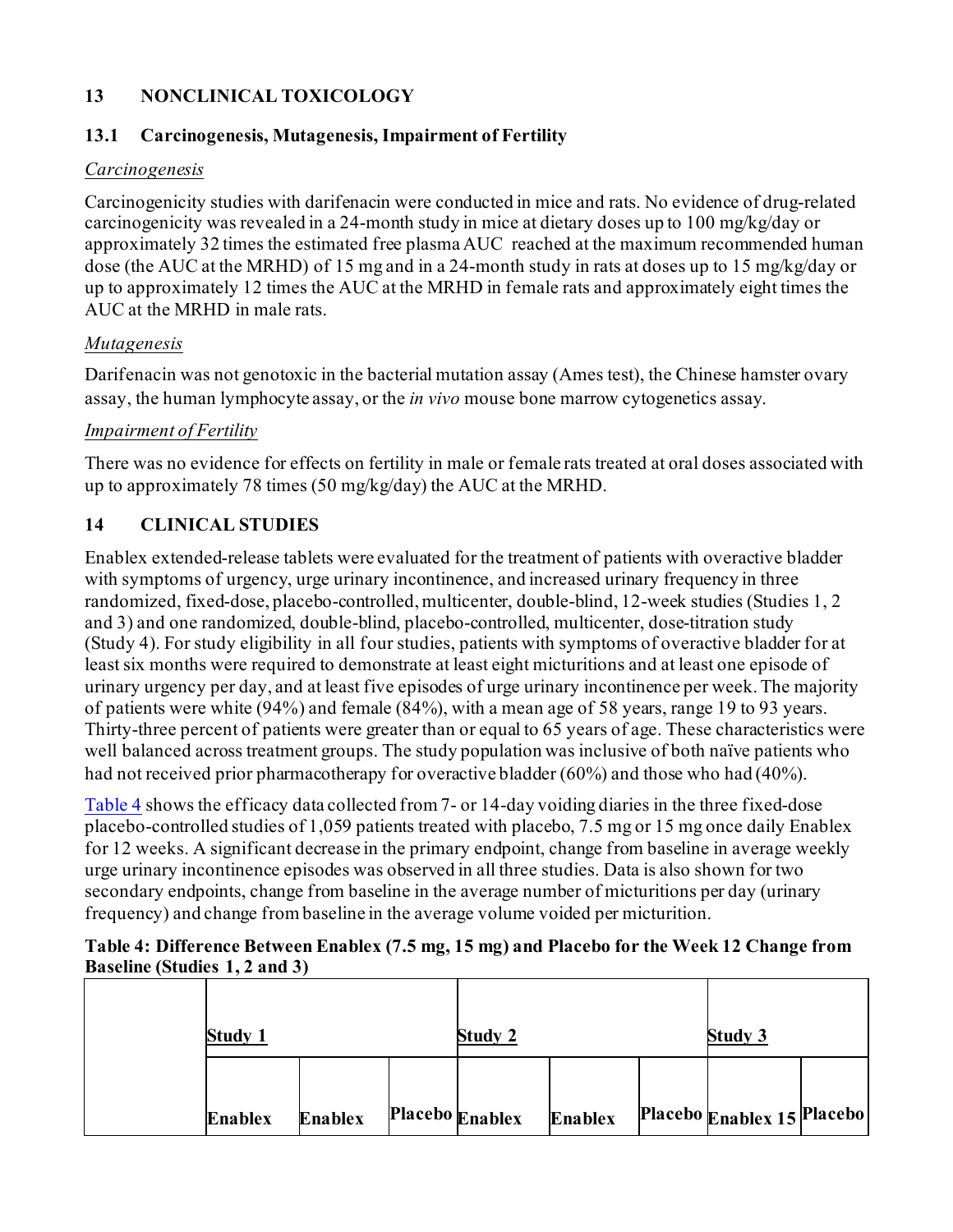|                                             | $7.5 \text{ mg}$ | $15 \text{ mg}$ |        | $7.5 \text{ mg}$ | 15 <sub>mg</sub> |        | mg      |        |
|---------------------------------------------|------------------|-----------------|--------|------------------|------------------|--------|---------|--------|
| No. of Patients $_{229}$<br><b>Entered</b>  |                  | 115             | 164    | 108              | 107              | 109    | 112     | 115    |
| <b>Urge Incontinence Episodes per Week</b>  |                  |                 |        |                  |                  |        |         |        |
| Median<br><b>Baseline</b>                   | 16.3             | 17.0            | 16.6   | 14.0             | 17.3             | 16.1   | 16.2    | 15.5   |
| Median Change 9.0<br>from Baseline          |                  | $-10.4$         | $-7.6$ | $-8.1$           | $-10.4$          | $-5.9$ | $-11.4$ | $-9.0$ |
| Median<br>Difference to<br>Placebo          | $-1.5*$          | $-2.1*$         |        | $-2.8*$          | $-4.3*$          |        | $-2.4*$ |        |
| <b>Micturitions per Day</b>                 |                  |                 |        |                  |                  |        |         |        |
| Median                                      | 10.1             | 10.1            | 10.1   | 10.3             | 11.0             | 10.1   | 10.5    | 10.4   |
| Median Change 1.6<br>from Baseline          |                  | $-1.7$          | $-0.8$ | $-1.7$           | $-1.9$           | $-1.1$ | $-1.9$  | $-1.2$ |
| Median<br>Difference to<br>Placebo          | $-0.8*$          | $-0.9*$         |        | $-0.5$           | $-0.7*$          |        | $-0.5$  |        |
| <b>Volume of Urine Passed per Void (mL)</b> |                  |                 |        |                  |                  |        |         |        |
| Median                                      |                  |                 |        |                  |                  |        |         |        |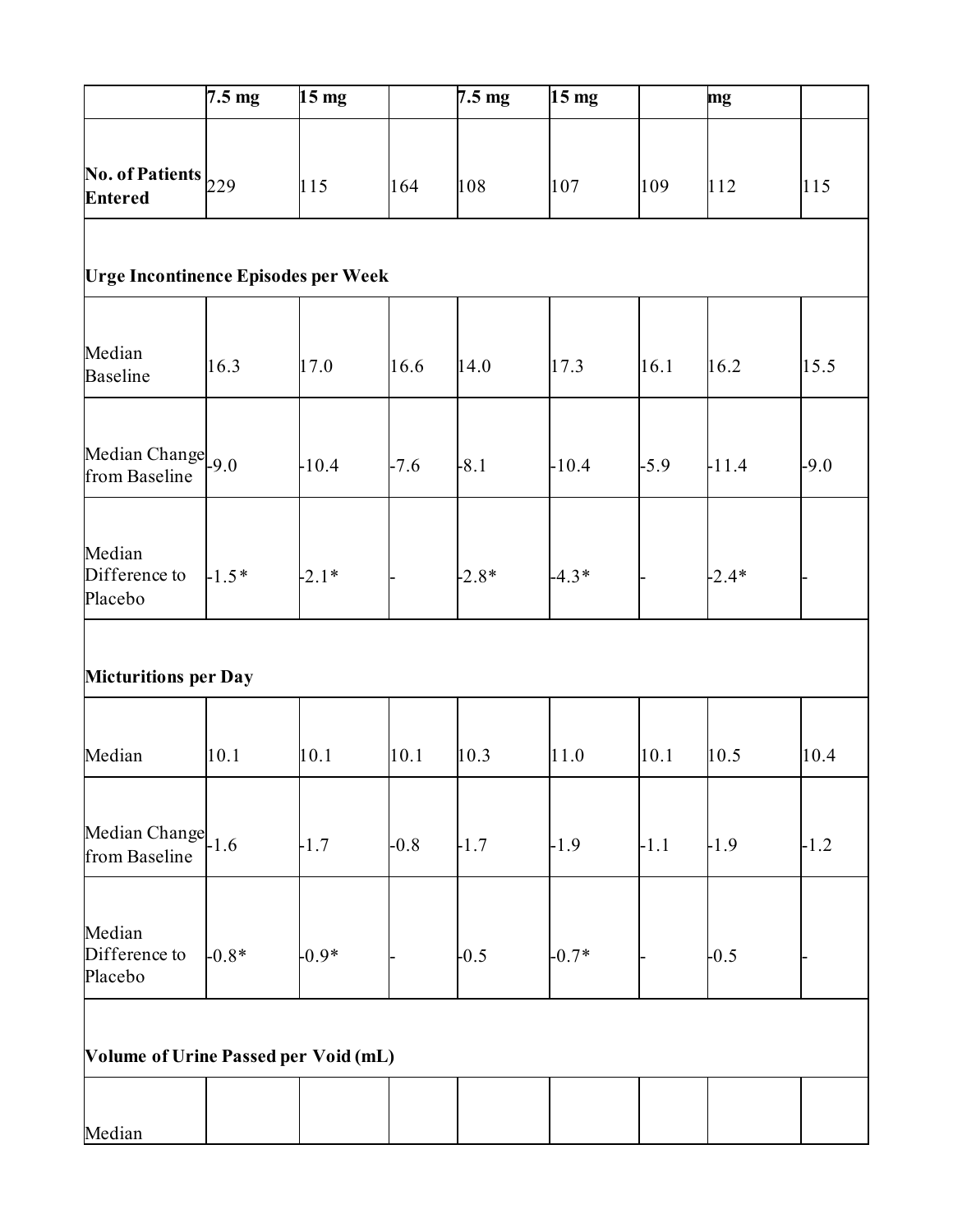| <b>Baseline</b>                                                                                           | 160.2  | 151.8   | 162.4 | 161.7 | 157.3   | 162.2 | 155.0   | 147.1 |
|-----------------------------------------------------------------------------------------------------------|--------|---------|-------|-------|---------|-------|---------|-------|
| Median Change $\vert_{14.9}$                                                                              |        | 30.9    | 7.6   | 16.8  | 23.6    | 7.1   | 26.7    | 4.6   |
| from Baseline                                                                                             |        |         |       |       |         |       |         |       |
| Median<br>Difference to<br>Placebo                                                                        | $9.1*$ | $20.7*$ |       | 9.2   | $16.6*$ |       | $20.1*$ |       |
| *Indicates statistically significant difference versus placebo (p less than 0.05, Wilcoxon rank-sum test) |        |         |       |       |         |       |         |       |

<span id="page-15-0"></span>[Table 5](#page-15-0) shows the efficacy data from the dose-titration study in 395 patients who initially received 7.5 mg Enablex or placebo daily with the option to increase to 15 mg Enablex or placebo daily after two weeks.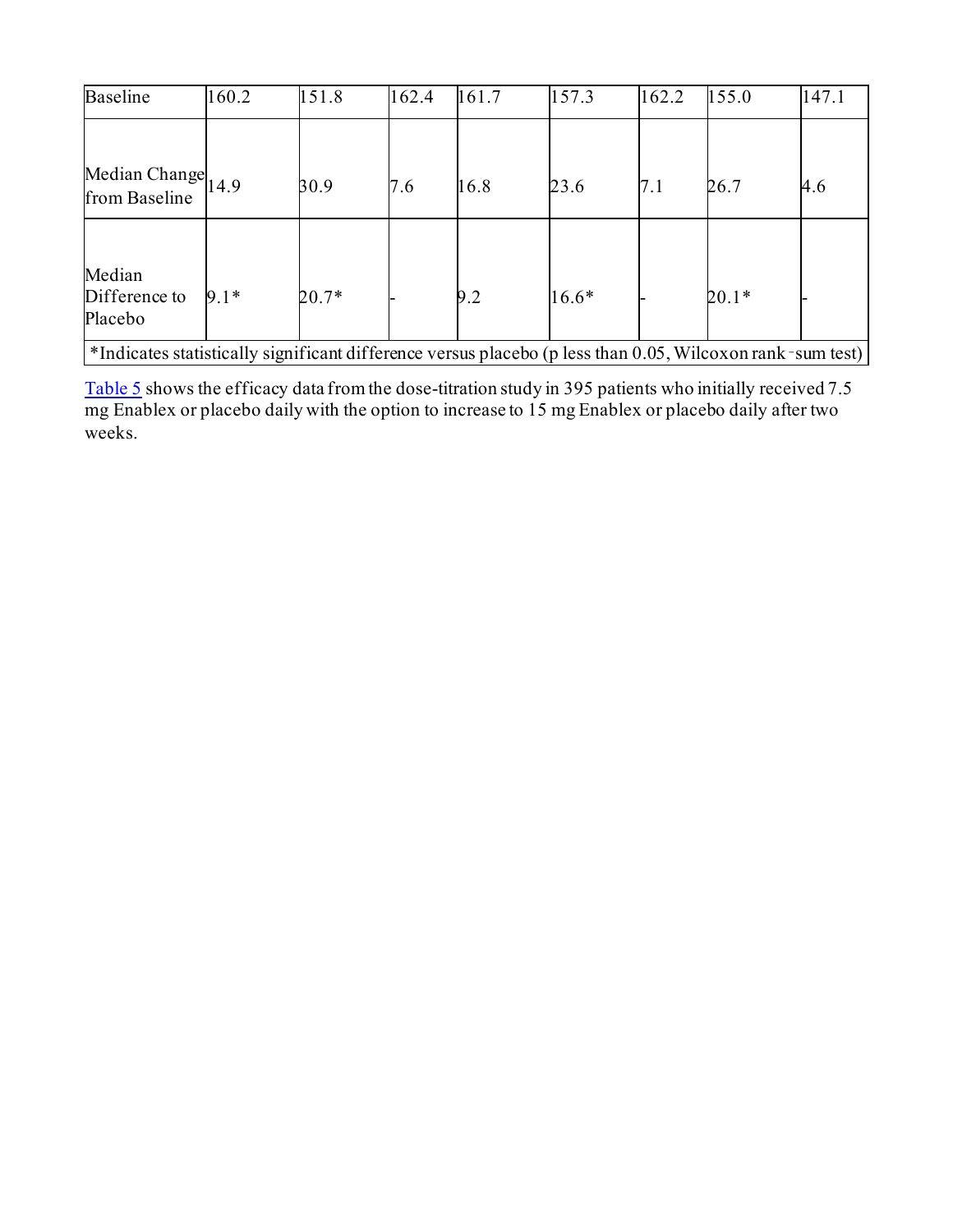# **Table 5: Difference between Enablex (7.5 mg/15 mg) and Placebo for the Week 12 Change from Baseline (Study 4)**

|                                | Enablex<br>$7.5 \,\mathrm{mg}$ /15 mg | Placebo |
|--------------------------------|---------------------------------------|---------|
| <b>No. of Patients Treated</b> | 268                                   | 127     |

# **Urge Incontinence Episodes per Week**

| Median Baseline              | 16.0    | 14.0   |
|------------------------------|---------|--------|
|                              |         |        |
| Median Change from Baseline  | $-8.2$  | $-6.0$ |
|                              |         |        |
| Median Difference to Placebo | $-1.4*$ |        |

# **Micturitions per Day**

| Median Baseline              | 9.9     | 10.4   |
|------------------------------|---------|--------|
|                              |         |        |
| Median Change from Baseline  | $-1.9$  | $-1.0$ |
|                              |         |        |
| Median Difference to Placebo | $-0.8*$ |        |

# **Volume of Urine Passed per Void (mL)**

| Median Baseline | $173 -$<br>1 <i>1 J</i> . <i>1</i> | 1777<br>$\cdot$ $\sim$ |
|-----------------|------------------------------------|------------------------|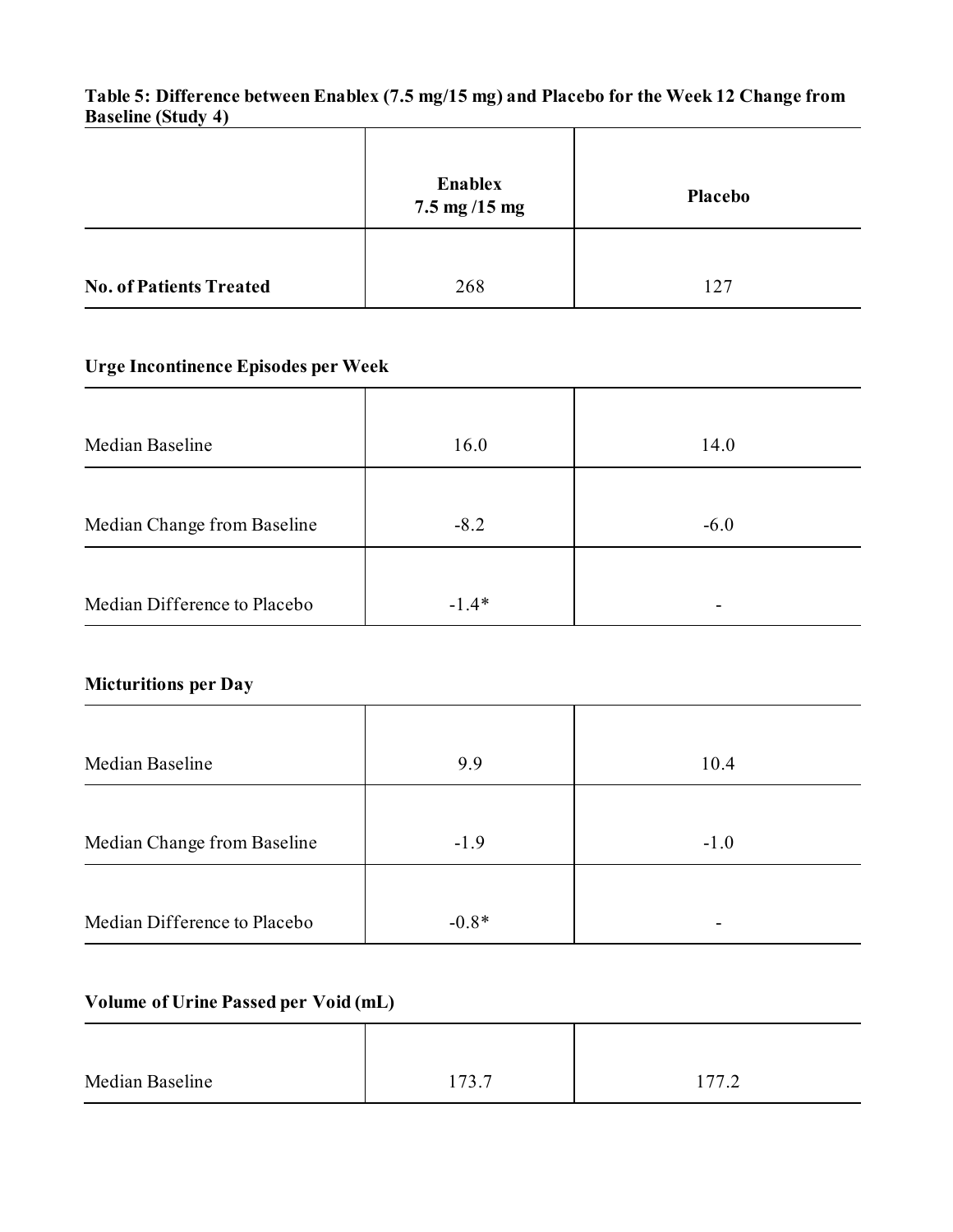| Median Change from Baseline  | 18.8    | 6.6 |
|------------------------------|---------|-----|
| Median Difference to Placebo | $13.3*$ |     |

\*Indicates statistically significant difference versus placebo (p less than 0.05, Wilcoxon rank-sum test)

As seen in Figures  $2a$ ,  $2b$  and  $2c$ , reductions in the number of urge incontinence episodes per week were observed within the first two weeks in patients treated with Enablex 7.5 mg and 15 mg once daily compared to placebo. Further, these effects were sustained throughout the 12-week treatment period.

<span id="page-17-0"></span>**Figures 2a, 2b, 2c. Median Change from Baseline at Weeks 2, 6, 12 for Number of Urge Incontinence Episodes per Week (Studies 1, 2 and 3)**

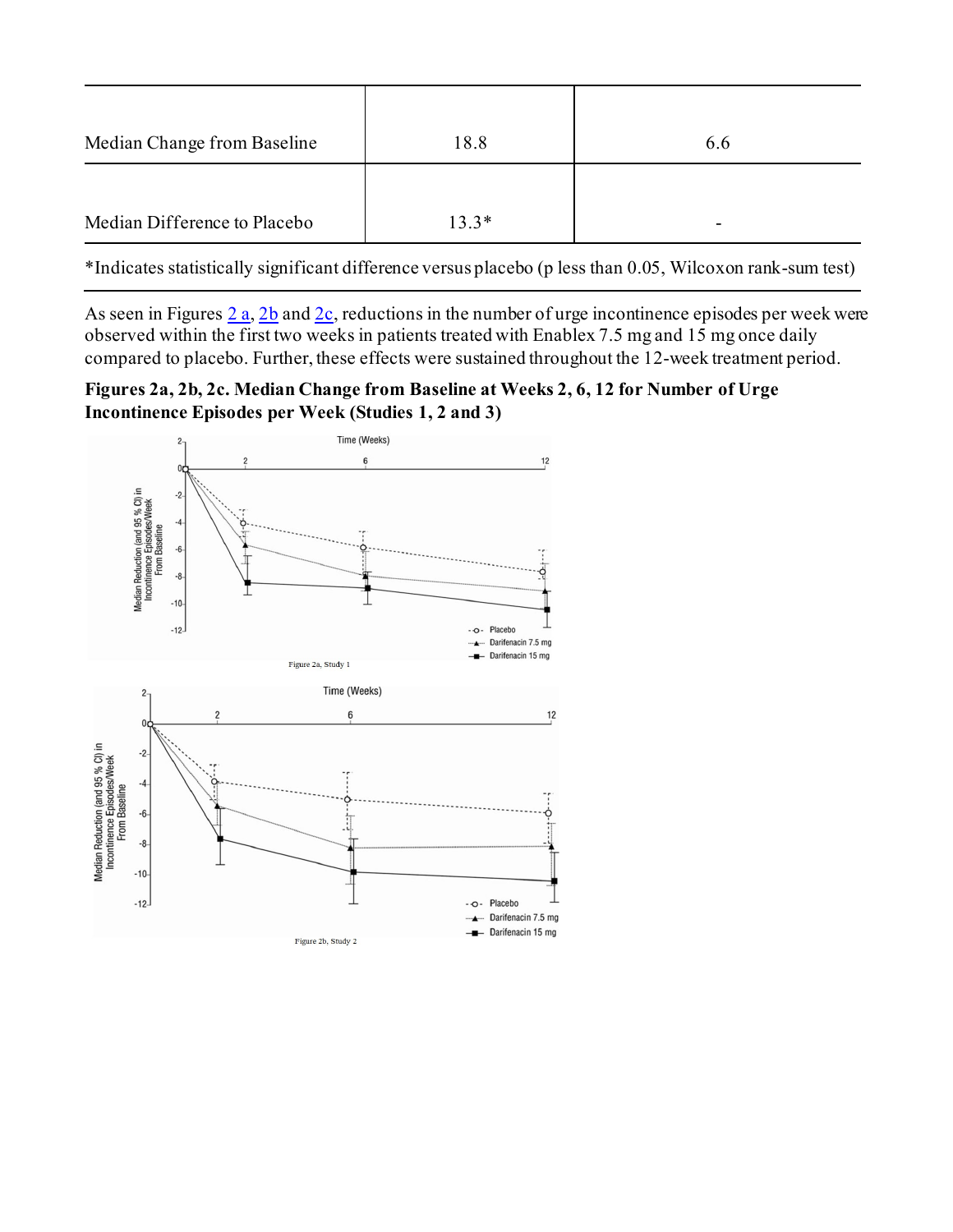

# <span id="page-18-0"></span>**16 HOW SUPPLIED/STORAGE AND HANDLING**

Enablex®, 7.5 mg are round, shallow, bi-convex, white-colored tablets, and are identified with "DF" on one side and "7.5" on the reverse.

Enablex®, 15 mg are round, shallow, bi-convex, light peach-colored tablets, and are identified with "DF" on one side and "15" on the reverse.

# **Storage**

Store at 25° C (77° F); excursions permitted to 15 to 30° C (59 to 86° F) [see USP Controlled Room Temperature]. Protect from light.

Keep this and all drugs out of the reach of children.

# <span id="page-18-1"></span>**17 PATIENT COUNSELING INFORMATION**

See [FDA-approved patient labeling \(Patient Information](#page-19-0)).

Patients should be informed that anticholinergic agents, such as Enablex, may produce clinically significant adverse effects related to anticholinergic pharmacological activity including constipation, urinary retention and blurred vision. Heat prostration (due to decreased sweating) can occur when anticholinergics such as Enablex are used in a hot environment. Because anticholinergics, such as Enablex, may produce dizziness or blurred vision, patients should be advised to exercise caution in decisions to engage in potentially dangerous activities until the drug's effects have been determined. Patients should read the patient information leaflet before starting therapy with Enablex.

Patients should be informed that darifenacin may produce clinically significant angioedema that may result in airway obstruction. Patients should be advised to promptly discontinue darifenacin therapy and seek immediate medical attention if they experience edema of the tongue or laryngopharynx, or difficulty breathing.

Enablex extended-release tablets should be taken once daily with water. They may be taken with or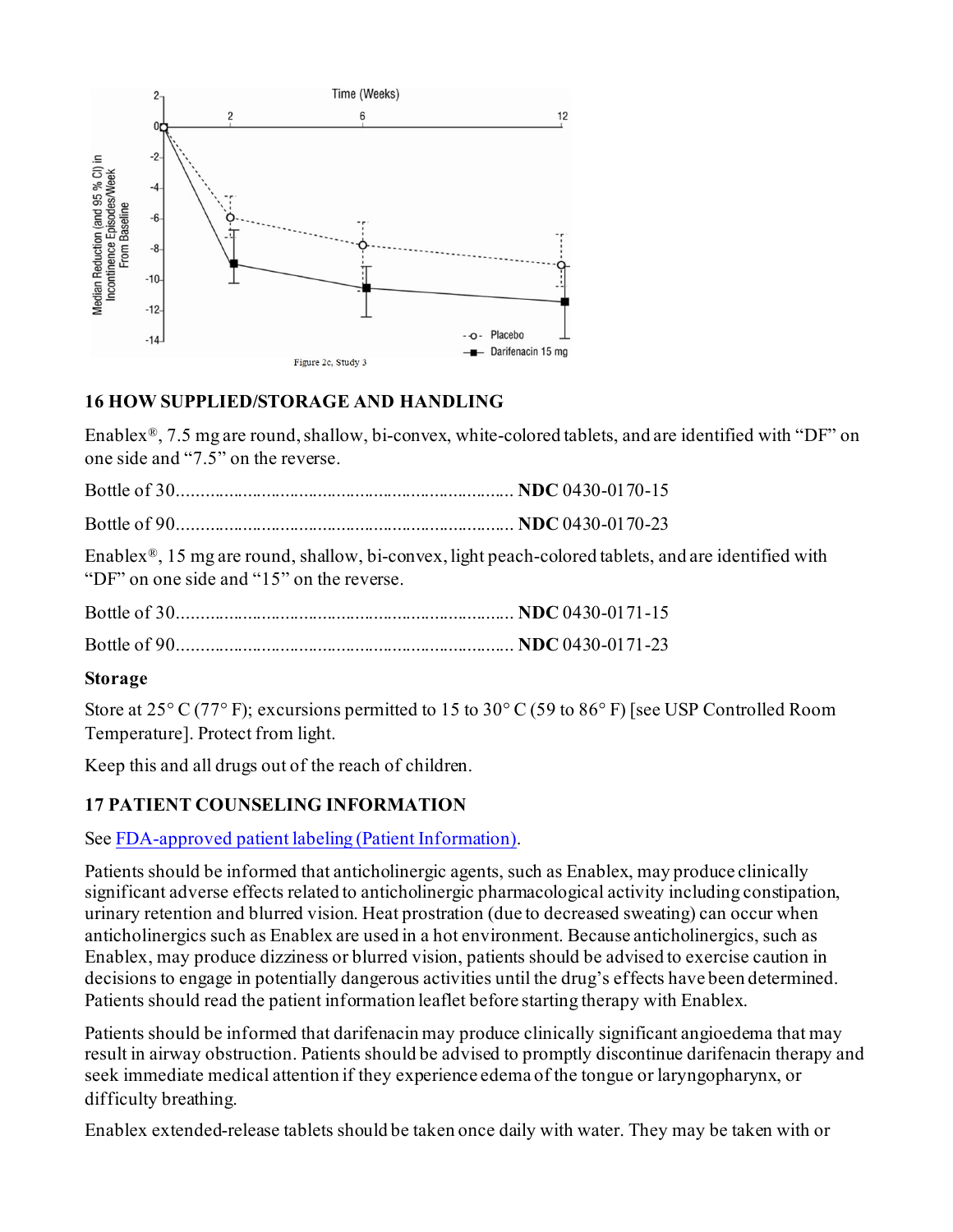without food, and should be swallowed whole and not chewed, divided or crushed.

Distributed by: Allergan USA, Inc. Madison, NJ 07940 © 2021 Allergan. All rights reserved.

<span id="page-19-0"></span> $\text{Enablex}^{\circledR}$  is a registered trademark of Allergan Pharmaceuticals International Limited v1.0USPI0170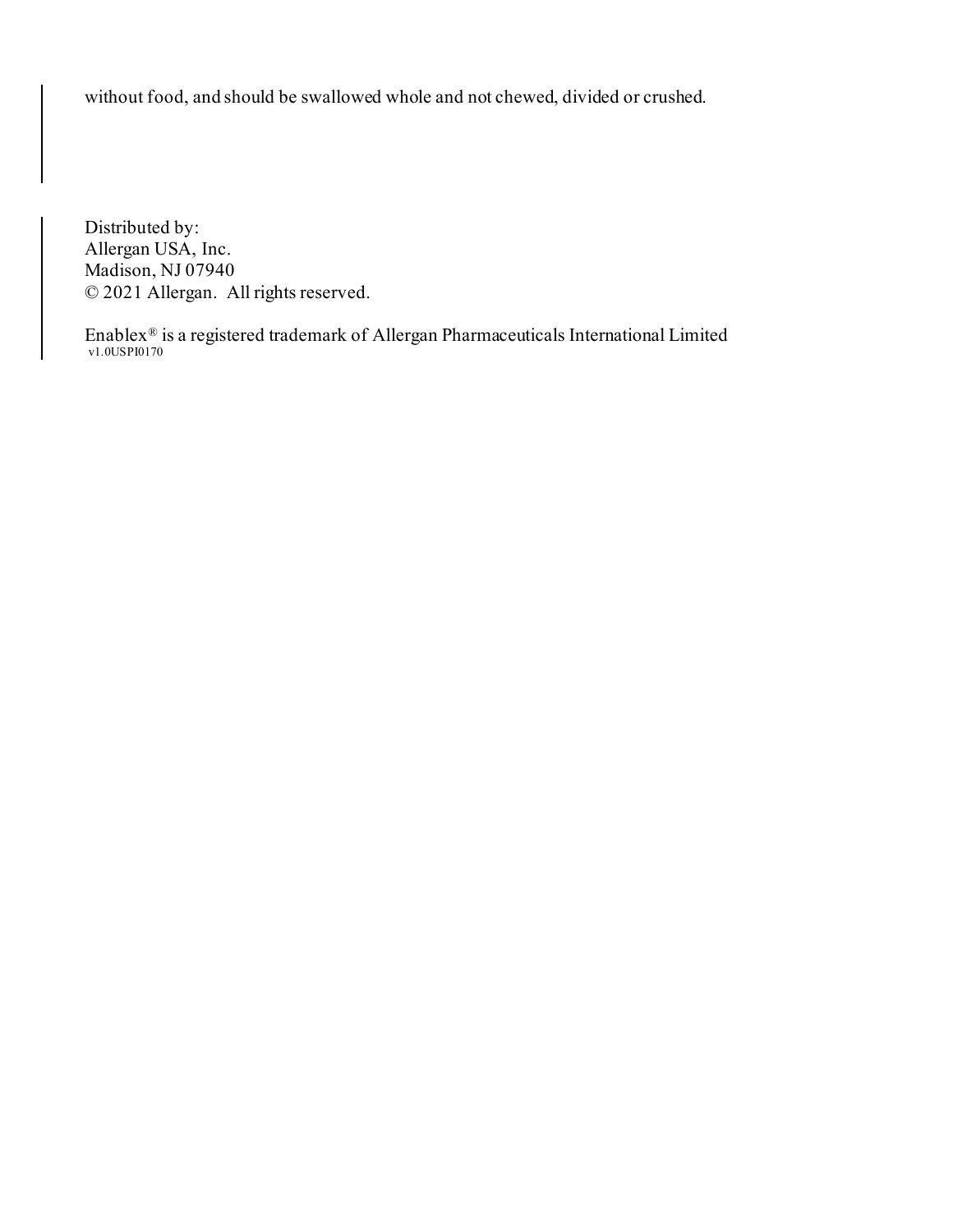# **FDA-Approved Patient Labeling**

**Enablex® (ěn-ā-blěx) (darifenacin) extended-release tablets**

**Read this Patient Information leaflet about Enablex**® **before you start taking it and each time you get a refill. There may be new information. This leaflet does not take the place of talking to your doctor about your medical condition or your treatment.** 

### **What is Enablex?**

Enablex is a prescription medicine for adults used to treat the following symptoms due to a condition called overactive bladder:

- Urge urinary incontinence: a strong need to urinate with leaking or wetting accidents
- Urgency: a strong need to urinate right away
- Frequency: urinating often

It is unknown if Enablex is safe and effective in children.

### **Who should not take Enablex?**

### **Do not take Enablex if you:**

- are not able to empty your bladder ("urinary retention")
- have delayed or slow emptying of your stomach ("gastric retention")
- have an eye problem called "uncontrolled narrow-angle glaucoma"

# **What should I tell my healthcare provider before starting Enablex?**

# **Before starting Enablex, tell your doctor if you:**

- have trouble emptying your bladder or if you have a weak urine stream
- have any stomach or intestinal problems, or problems with constipation
- have liver problems
- have any other medical conditions
- are pregnant or are planning to become pregnant. It is not known if Enablex can harm your unborn baby.
- are breastfeeding or plan to breastfeed. It is not known if Enablex passes into breast milk and if it can harm your baby. Talk to your doctor about the best way to feed your baby if you take Enablex.

**Tell your healthcare provider about all the medicines you take,** including prescription and nonprescription medicines, vitamins, and herbal supplements. Enablex and certain other medicines may affect each other, causing side effects.

# **Especially tell your healthcare provider if you take a:**

• antifungal medicine ketoconazole (Nizoral<sup>®</sup>) or itraconazole (Sporanox<sup>®</sup>)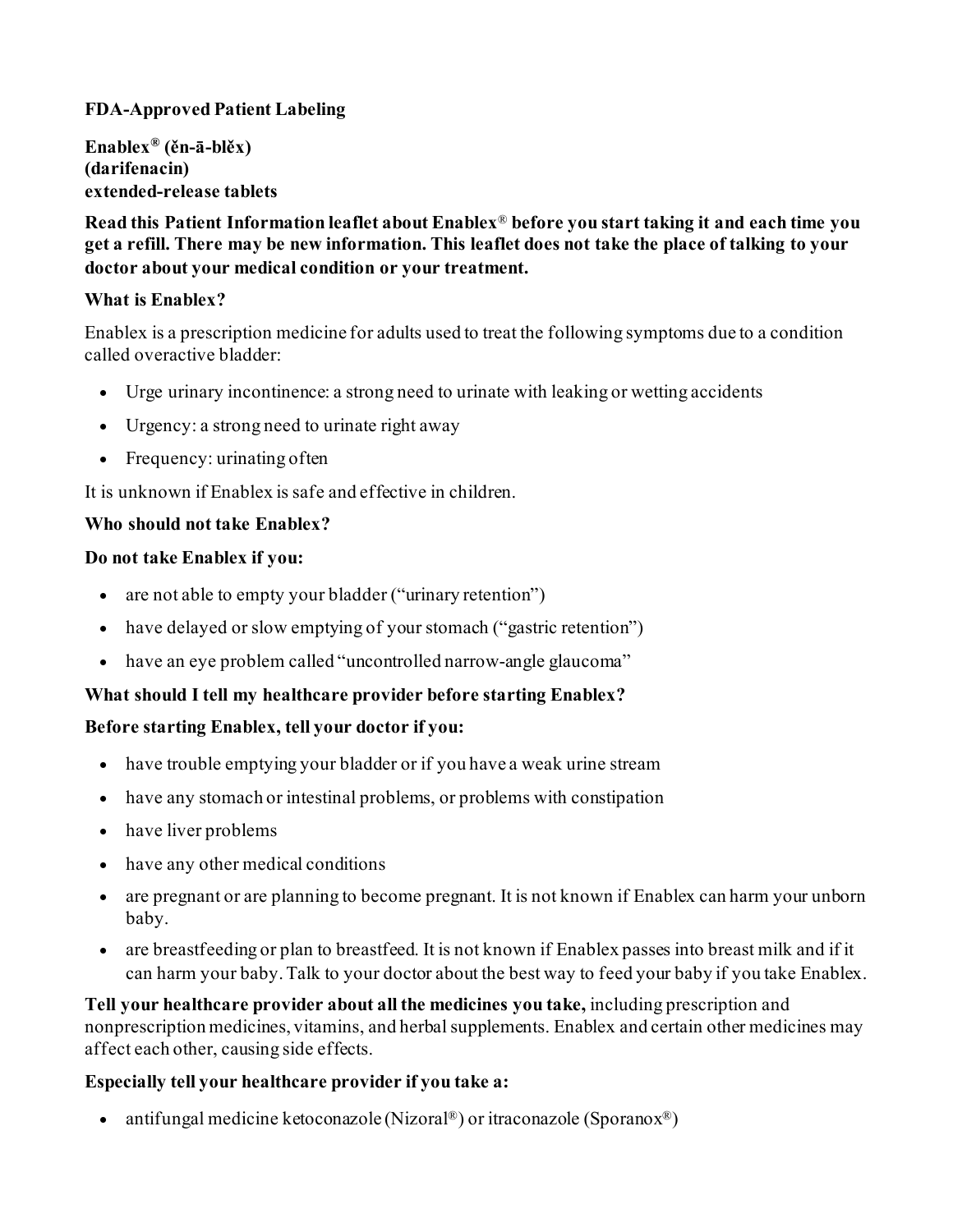- antibiotic medicine clarithromycin (Biaxin<sup>®</sup>)
- anti-HIV medicine ritonavir (Norvir<sup>®</sup>) or nelfinavir (Viracept<sup>®</sup>)
- medicine to treat depression nefazadone (Serzone<sup>®</sup>)
- medicine to treat an abnormal heartbeat flecainide (Tambocor<sup>TM</sup>)
- antipsychotic medicine thioridazine (Mellaril®)
- medicine to treat depression called a tricyclic antidepressant

Know all the medicines you take. Keep a list of them with you to show your doctor and pharmacist each time you get a new medicine.

### **How should I take Enablex?**

- Take Enablex exactly as prescribed. Your doctor will prescribe the dose that is right for you. Take Enablex 1 time daily with water.
- Enablex should be swallowed whole. Do not chew, cut or crush Enablex tablet.
- Enablex may be taken with or without food.
- If you take too much Enablex call your doctor or go to the nearest hospital emergency room right away.

### **What should I avoid while taking Enablex?**

Enablex can cause blurred vision or dizziness. Do not drive or operate heavy machinery until you know how Enablex affects you.

### **What are the possible side effects of Enablex?**

Enablex may cause serious side effects including:

- Serious allergic reaction. Stop taking Enablex and get medical help right away if you have:
	- $\bullet$  hives, skin rash or swelling
	- $\triangleleft$  severe itching
	- ♦ swelling of your face, mouth or tongue
	- $\leftrightarrow$  trouble breathing

The most common side effects with Enablex are:

- constipation
- dry mouth
- headache
- heartburn
- nausea
- urinary tract infection
- blurred vision